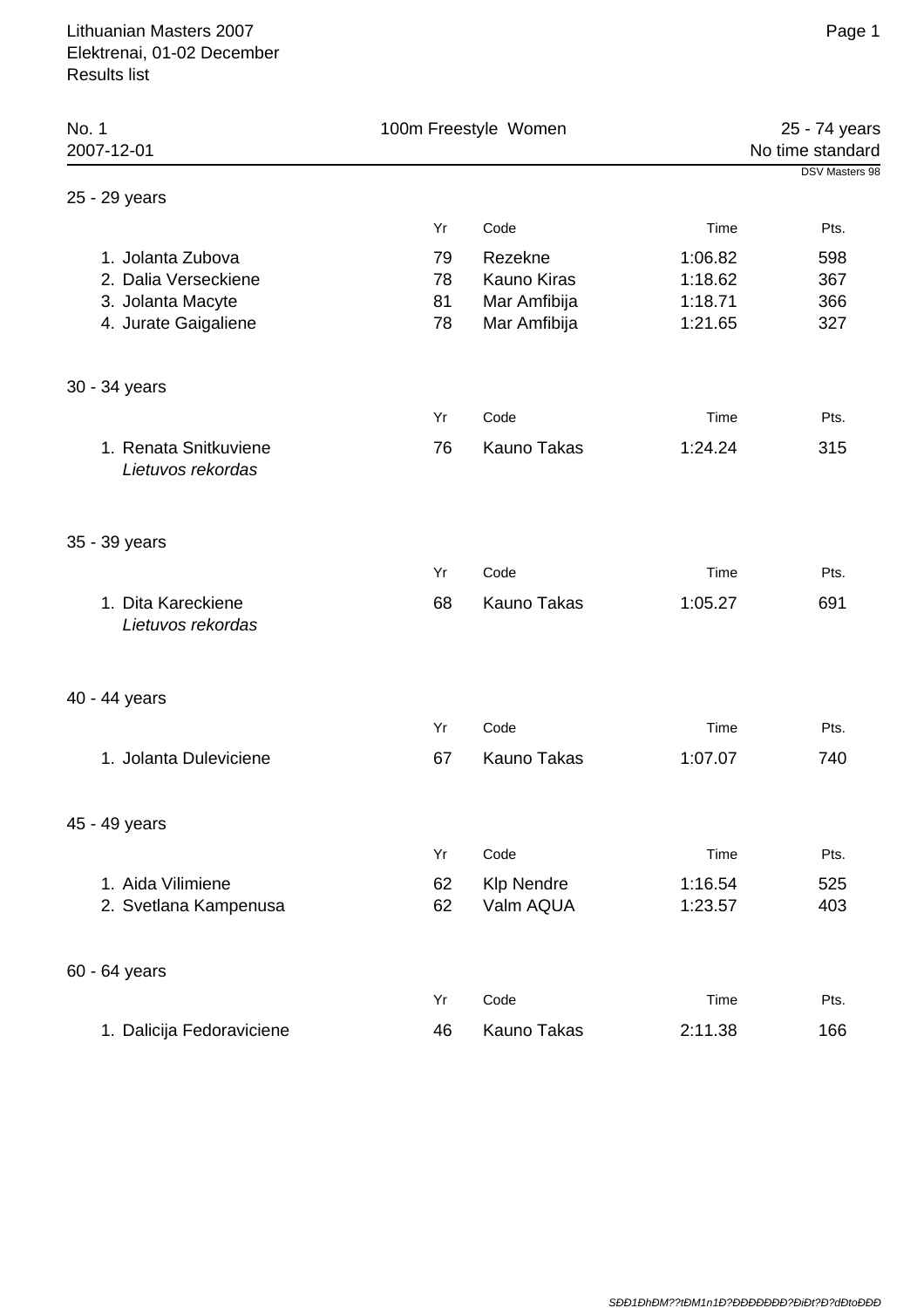|                            | 100m Freestyle Men                                                           |                                                     | 25 - 84 years<br>No time standard |  |
|----------------------------|------------------------------------------------------------------------------|-----------------------------------------------------|-----------------------------------|--|
|                            |                                                                              |                                                     | <b>DSV Masters 98</b>             |  |
| Yr                         | Code                                                                         | Time                                                | Pts.                              |  |
| 80                         | <b>Kauno Takas</b>                                                           | 55.29                                               | 735                               |  |
|                            |                                                                              |                                                     |                                   |  |
| Yr                         | Code                                                                         | Time                                                | Pts.                              |  |
| 74<br>73<br>74             | Ilgaplaukiai<br><b>Kauno Takas</b><br>Kauno Takas                            | 58.94<br>59.70<br>1:05.53                           | 629<br>605<br>458                 |  |
|                            |                                                                              |                                                     |                                   |  |
| Yr                         | Code                                                                         | Time                                                | Pts.                              |  |
| 68<br>72<br>72<br>69       | Kaunas<br>Rezekne<br>Rezekne<br>Rezekne                                      | 1:07.75<br>1:11.16<br>1:12.13<br>1:18.73            | 469<br>404<br>388<br>298          |  |
|                            |                                                                              |                                                     |                                   |  |
| Yr                         | Code                                                                         | Time                                                | Pts.                              |  |
| 66<br>63<br>64             | Kal Pregel<br><b>BSP Masters</b><br>Mar Amfibija                             | 1:00.94<br>1:01.03<br>1:01.41                       | 667<br>664<br>652                 |  |
| 66<br>66<br>66<br>64<br>63 | Riga Daugava<br>Rezekne<br>Mar Amfibija<br>Kauno Takas<br>Parnu Uca          | 1:03.10<br>1:09.78<br>1:09.81<br>1:11.23<br>1:09.58 | 601<br>444<br>443<br>417          |  |
|                            |                                                                              |                                                     |                                   |  |
| Yr                         | Code                                                                         | Time                                                | Pts.                              |  |
| 59<br>58<br>58<br>62<br>62 | Riga Daugava<br>Kauno Takas<br>Riga Daugava<br><b>Kauno Takas</b><br>Rezekne | 58.22<br>1:02.76<br>1:07.30<br>1:13.81<br>1:19.64   | 826<br>660<br>535<br>405<br>323   |  |
|                            |                                                                              |                                                     |                                   |  |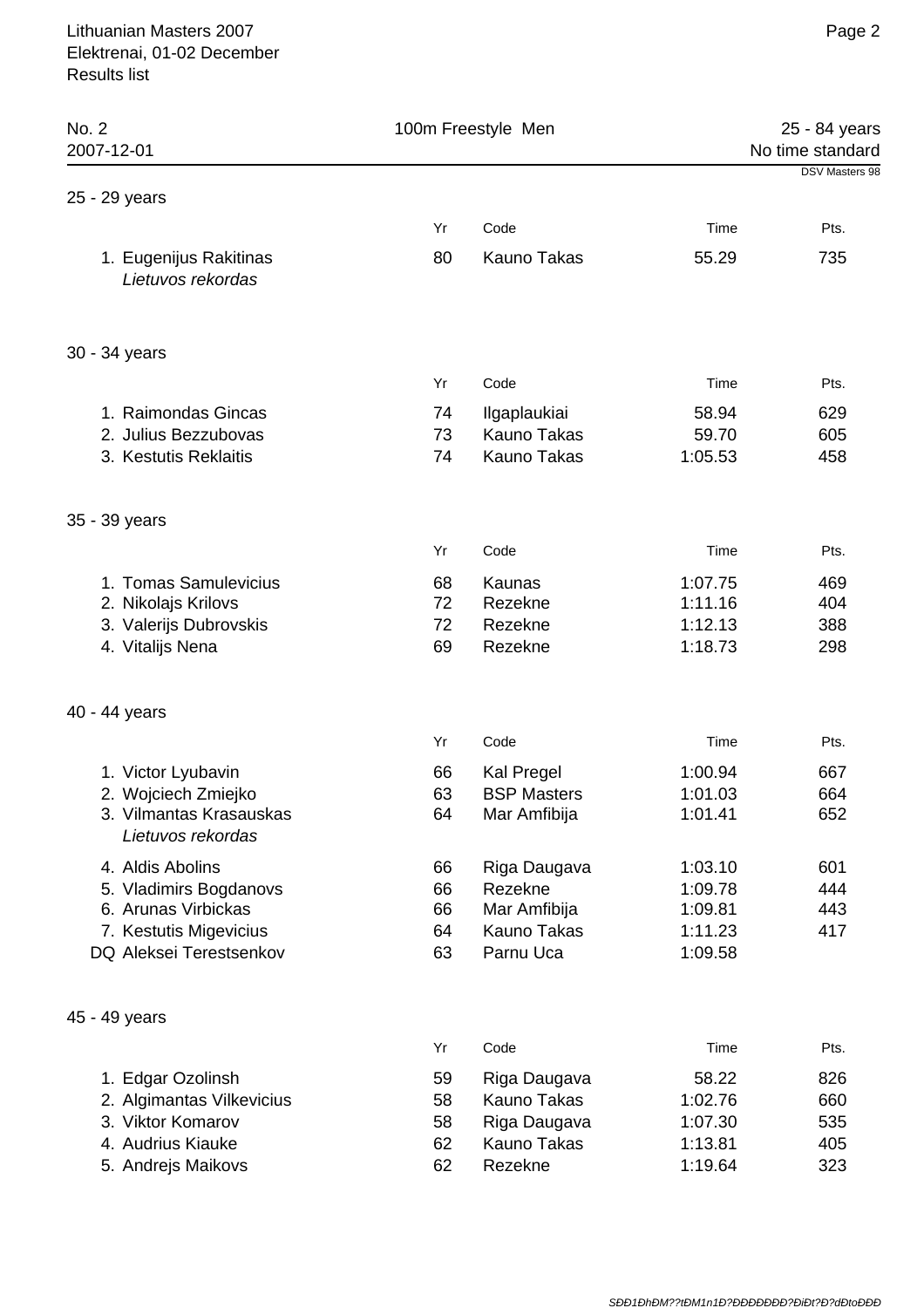Page 3

| 50 - 54 years                             |          |                       |                    |            |
|-------------------------------------------|----------|-----------------------|--------------------|------------|
|                                           | Yr       | Code                  | Time               | Pts.       |
| 1. Peep Keskula<br>2. Aleksander Ossowski | 54<br>53 | U Tallinn<br>Z-L WOPR | 1:05.52<br>1:14.89 | 645<br>432 |
| 55 - 59 years                             |          |                       |                    |            |
|                                           | Yr       | Code                  | Time               | Pts.       |
| 1. Lembit Laht                            | 49       | U Tallinn             | 1:10.51            | 600        |
| 60 - 64 years                             |          |                       |                    |            |
|                                           | Yr       | Code                  | Time               | Pts.       |
| 1. Zbigniew Maciejczyk                    | 47       | Z-L WOPR              | 1:10.35            | 683        |
| 75 - 79 years                             |          |                       |                    |            |
|                                           | Yr       | Code                  | Time               | Pts.       |
| 1. Dionisij Belov                         | 29       | Vilnius               | 2:19.16            | 146        |
| 80 - 84 years                             |          |                       |                    |            |
|                                           | Yr       | Code                  | Time               | Pts.       |
| 1. Vladas Vimbaras<br>Lietuvos rekordas   | 27       | <b>Kauno Takas</b>    | 2:00.86            | 277        |

| No. 3                    |    | 50m Breaststroke Women |       | 25 - 74 years         |
|--------------------------|----|------------------------|-------|-----------------------|
| 2007-12-01               |    |                        |       | No time standard      |
|                          |    |                        |       | <b>DSV Masters 98</b> |
| 25 - 29 years            |    |                        |       |                       |
|                          | Yr | Code                   | Time  | Pts.                  |
| 1. Gintare Grigaliuniene | 78 | Mar Amfibija           | 46.37 | 380                   |
| 2. Renata Dinde          | 78 | <b>Kauno Takas</b>     | 47.35 | 357                   |
| 35 - 39 years            |    |                        |       |                       |
|                          | Yr | Code                   | Time  | Pts.                  |
| 1. Ausra Gardziuliene    | 69 | <b>KIp Nendre</b>      | 43.23 | 514                   |
| 2. Neringa Banyte        | 70 | <b>Vilnius</b>         | 50.86 | 315                   |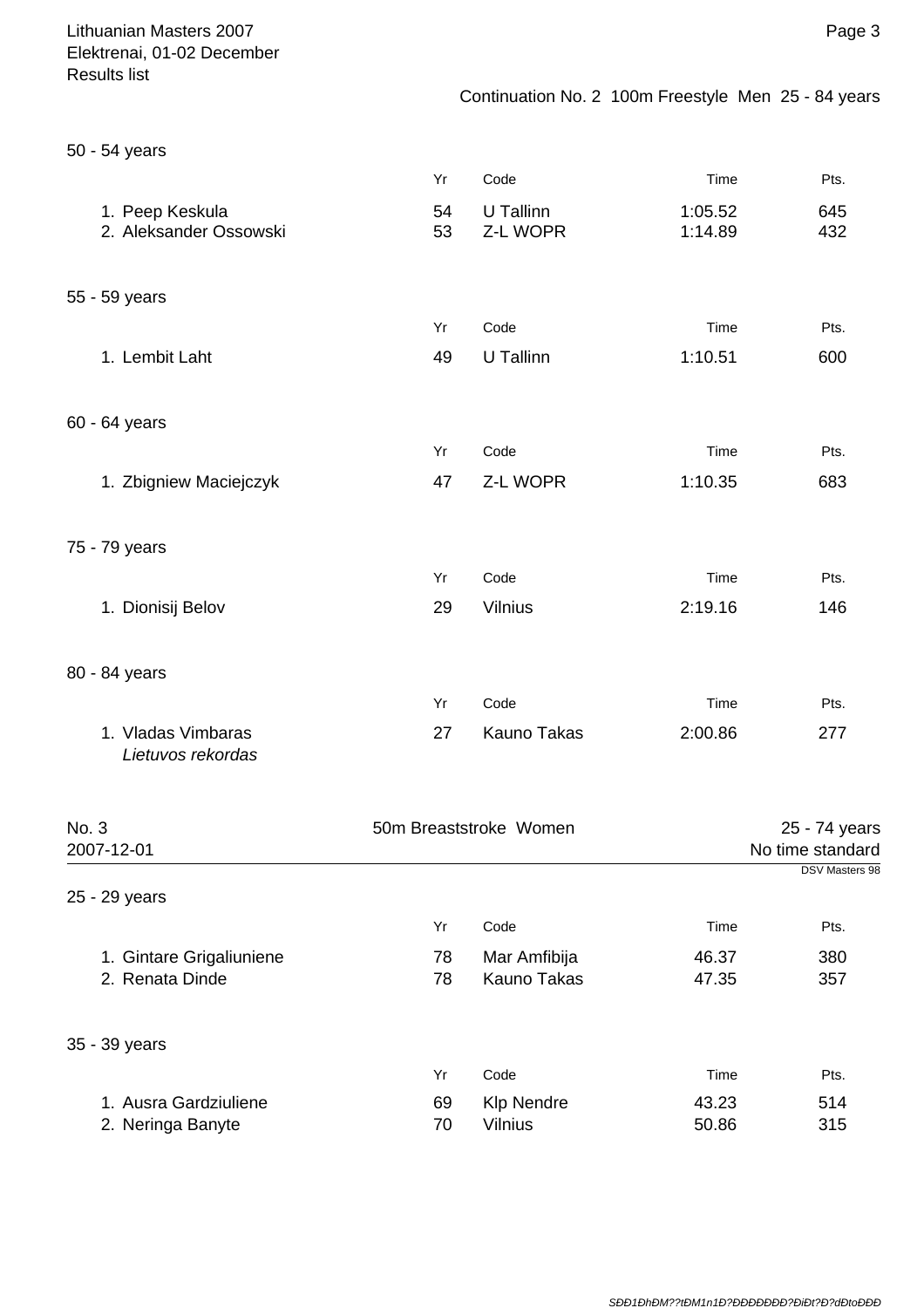40 - 44 years

|       |                           | Yr | Code                  | Time  | Pts.             |
|-------|---------------------------|----|-----------------------|-------|------------------|
|       | 1. Diana Galiauskiene     | 67 | Elektrenai            | 41.08 | 685              |
|       | 2. Aiskute Buzelyte       | 65 | Viln Poseidonas       | 42.33 | 626              |
|       | 3. Tatyana Logvinova      | 64 | <b>Kal Pregel</b>     | 43.51 | 577              |
|       |                           |    |                       |       |                  |
|       | 50 - 54 years             |    |                       |       |                  |
|       |                           | Yr | Code                  | Time  | Pts.             |
|       | 1. Virginija Jancauskiene | 55 | <b>Kauno Takas</b>    | 54.23 | 357              |
|       | 55 - 59 years             |    |                       |       |                  |
|       |                           | Yr | Code                  | Time  | Pts.             |
|       | 1. Irena Jokubaitiene     | 48 | <b>Kauno Takas</b>    | 54.19 | 372              |
|       | 2. Beata Redlarska        | 52 | <b>Gdynia Masters</b> | 55.03 | 355              |
|       |                           |    |                       |       |                  |
|       | 60 - 64 years             |    |                       |       |                  |
|       |                           | Yr | Code                  | Time  | Pts.             |
|       | 1. Luiza Blaziene         | 46 | Viln Poseidonas       | 51.41 | 535              |
|       | 2. Stefania Majewska      | 44 | <b>Gdynia Masters</b> | 54.64 | 445              |
| No. 4 |                           |    | 50m Breaststroke Men  |       | 25 - 84 years    |
|       | 2007-12-01                |    |                       |       | No time standard |
|       |                           |    |                       |       | DSV Masters 98   |
|       | 25 - 29 years             |    |                       |       |                  |
|       |                           | Yr | Code                  | Time  | Pts.             |
|       | 1. Rolandas Ozoginas      | 78 | Ilgaplaukiai          | 36.76 | 481              |
|       | 2. Andrius Arsen          | 80 | Ilgaplaukiai          | 37.19 | 465              |
|       | 35 - 39 years             |    |                       |       |                  |
|       |                           | Yr | Code                  | Time  | Pts.             |
|       | 1. Karolis Leviska        | 69 | <b>Kauno Takas</b>    | 32.97 | 668              |
|       | 2. Modestas Vileikis      | 72 | Kauno Takas           | 33.51 | 636              |
|       | 3. Evgeniy Novikov        | 69 | Kal Pregel            | 35.06 | 555              |
|       | 4. Sergejs Kudrjavcevs    | 72 | Rezekne               | 36.47 | 493              |
|       | 5. Jurijus Mirosnikovas   | 70 | Viln Poseidonas       | 37.28 | 462              |
|       | 6. Arunas Kupciunas       | 72 | Ilgaplaukiai          | 37.74 | 445              |
|       | DQ Darius Slivikas        | 68 | Ilgaplaukiai          | 43.00 |                  |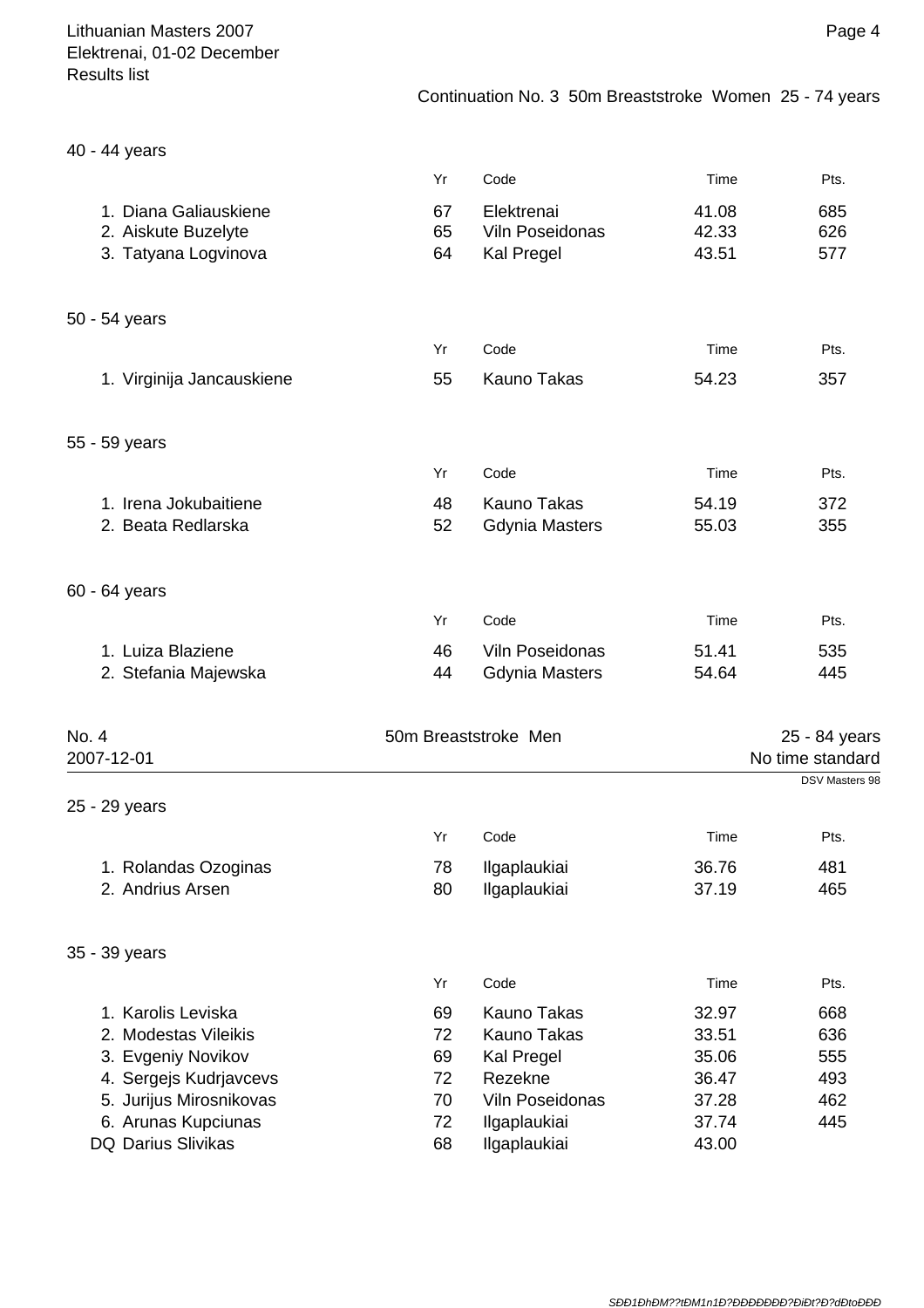| 40 - 44 years                                                                                       |                      |                                                                           |                                  |                                                            |
|-----------------------------------------------------------------------------------------------------|----------------------|---------------------------------------------------------------------------|----------------------------------|------------------------------------------------------------|
|                                                                                                     | Yr                   | Code                                                                      | Time                             | Pts.                                                       |
| 1. Nerimantas Steponavicius<br>Lietuvos rekordas                                                    | 67                   | <b>Kauno Takas</b>                                                        | 34.82                            | 630                                                        |
| 2. Victor Lyubavin<br>3. Kestutis Migevicius                                                        | 66<br>64             | Kal Pregel<br><b>Kauno Takas</b>                                          | 37.46<br>39.82                   | 506<br>421                                                 |
| 45 - 49 years                                                                                       |                      |                                                                           |                                  |                                                            |
|                                                                                                     | Yr                   | Code                                                                      | Time                             | Pts.                                                       |
| 1. Algirdas Alisauskas<br>2. Romualdas Jucaitis<br>3. Mihails Baranovskis<br>4. Kestutis Bankauskas | 61<br>60<br>59<br>58 | <b>Kauno Takas</b><br><b>Kauno Kiras</b><br>Rezekne<br><b>Kauno Takas</b> | 35.00<br>35.02<br>38.40<br>40.54 | 752<br>751<br>569<br>484                                   |
| 50 - 54 years                                                                                       |                      |                                                                           |                                  |                                                            |
|                                                                                                     | Yr                   | Code                                                                      | Time                             | Pts.                                                       |
| 1. Alexander Baticshev<br>DQ Sergejus Kolokolenkovas                                                | 53<br>56             | Kal Pregel<br>Viln Poseidonas                                             | 34.92                            | 716                                                        |
| 55 - 59 years                                                                                       |                      |                                                                           |                                  |                                                            |
|                                                                                                     | Yr                   | Code                                                                      | Time                             | Pts.                                                       |
| 1. Aksel Luige<br>2. Vladimir Kristalnyj<br>3. Jonas Miodusauskas                                   | 49<br>51<br>49       | U Tallinn<br><b>Kauno Takas</b><br><b>Kauno Takas</b>                     | 38.15<br>40.02<br>44.35          | 657<br>569<br>418                                          |
| 65 - 69 years                                                                                       |                      |                                                                           |                                  |                                                            |
|                                                                                                     | Yr                   | Code                                                                      | Time                             | Pts.                                                       |
| 1. Andrzej Skwarlo<br>2. Pavelas Bezzubovas                                                         | 39<br>39             | <b>Gdynia Masters</b><br>Kauno Takas                                      | 41.64<br>43.54                   | 664<br>581                                                 |
| No. 5<br>2007-12-01                                                                                 |                      | 200m Butterfly Women                                                      |                                  | 25 - 74 years<br>No time standard<br><b>DSV Masters 98</b> |
| 35 - 39 years                                                                                       |                      |                                                                           |                                  |                                                            |
|                                                                                                     | Yr                   | Code                                                                      | Time                             | Pts.                                                       |
| 1. Justyna Stobnicka                                                                                | 69                   | Chesnay                                                                   | 3:48.04                          | 223                                                        |

# Page 5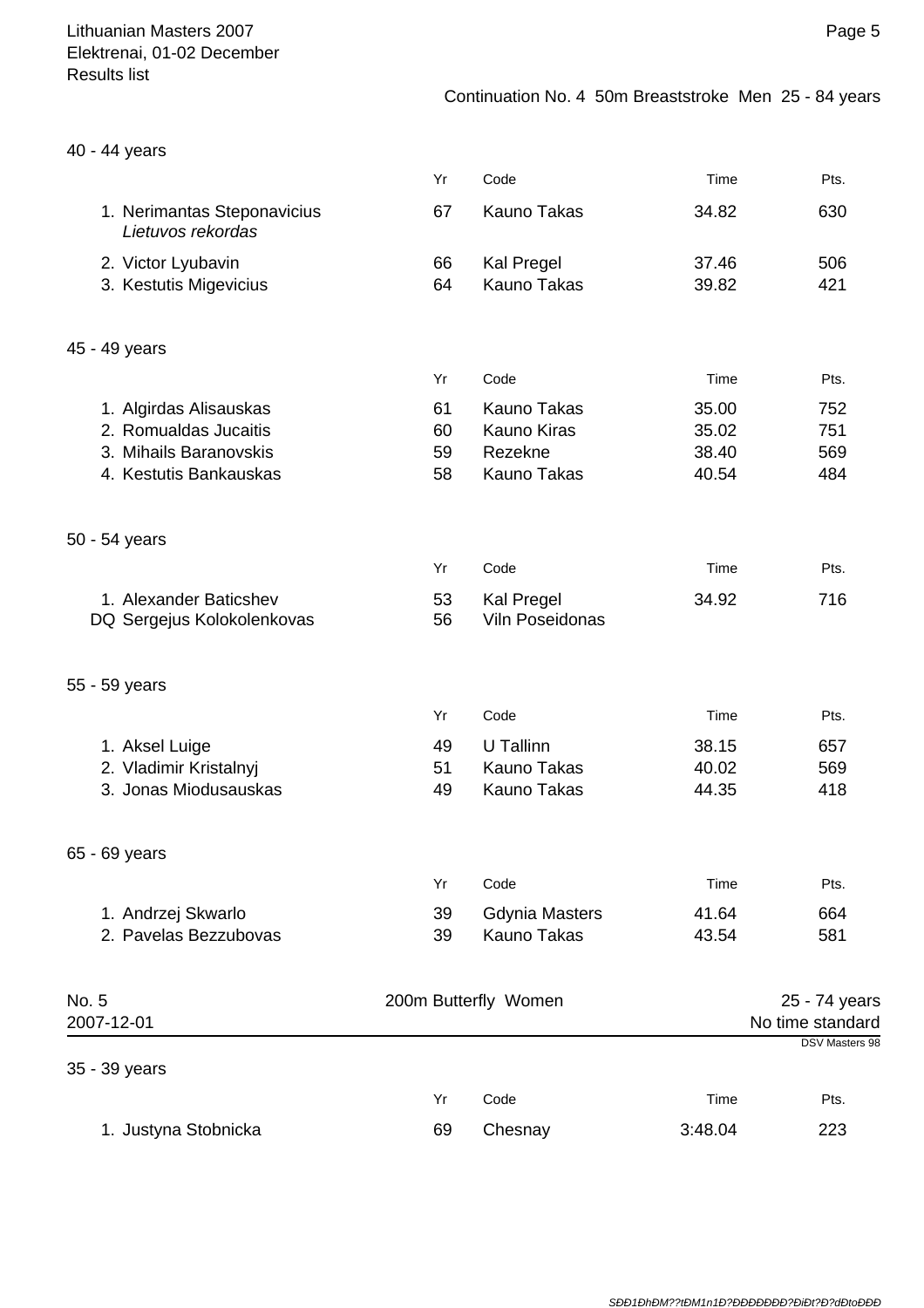| No. 6<br>2007-12-01                     |    | 200m Butterfly Men    |         |                                                     |
|-----------------------------------------|----|-----------------------|---------|-----------------------------------------------------|
|                                         |    |                       |         | No time standard<br><b>DSV Masters 98</b>           |
| 35 - 39 years                           |    |                       |         |                                                     |
|                                         | Yr | Code                  | Time    | Pts.                                                |
| 1. Evgeniy Novikov                      | 69 | Kal Pregel            | 3:44.98 | 177                                                 |
| 40 - 44 years                           |    |                       |         |                                                     |
|                                         | Yr | Code                  | Time    | Pts.                                                |
| 1. Vaidotas Gumbis<br>Lietuvos rekordas | 66 | Ilgaplaukiai          | 3:30.48 | 227                                                 |
| 45 - 49 years                           |    |                       |         |                                                     |
|                                         | Yr | Code                  | Time    | Pts.                                                |
| 1. Arturas Tuomas<br>Lietuvos rekordas  | 61 | Kauno Takas           | 2:50.91 | 352                                                 |
| 60 - 64 years                           |    |                       |         |                                                     |
|                                         | Yr | Code                  | Time    | Pts.                                                |
| 1. Olav Lukin                           | 44 | U Tallinn             | 3:26.82 | 590                                                 |
| No. 7<br>2007-12-01                     |    | 200m Backstroke Women |         | 25 - 74 years<br>No time standard<br>DSV Masters 98 |
| 30 - 34 years                           |    |                       |         |                                                     |
|                                         | Yr | Code                  | Time    | Pts.                                                |
| 1. Antra Roga                           | 73 | Riga                  | 3:11.67 | 362                                                 |
| 40 - 44 years                           |    |                       |         |                                                     |
|                                         | Yr | Code                  | Time    | Pts.                                                |
| 1. Ilze Aigare                          | 65 | Riga Daugava          | 2:54.67 | 685                                                 |
| 65 - 69 years                           |    |                       |         |                                                     |
|                                         | Yr | Code                  | Time    | Pts.                                                |
| 1. Alina Wieczorkiewicz                 | 40 | <b>PSP Plonsk</b>     | 5:33.84 | 201                                                 |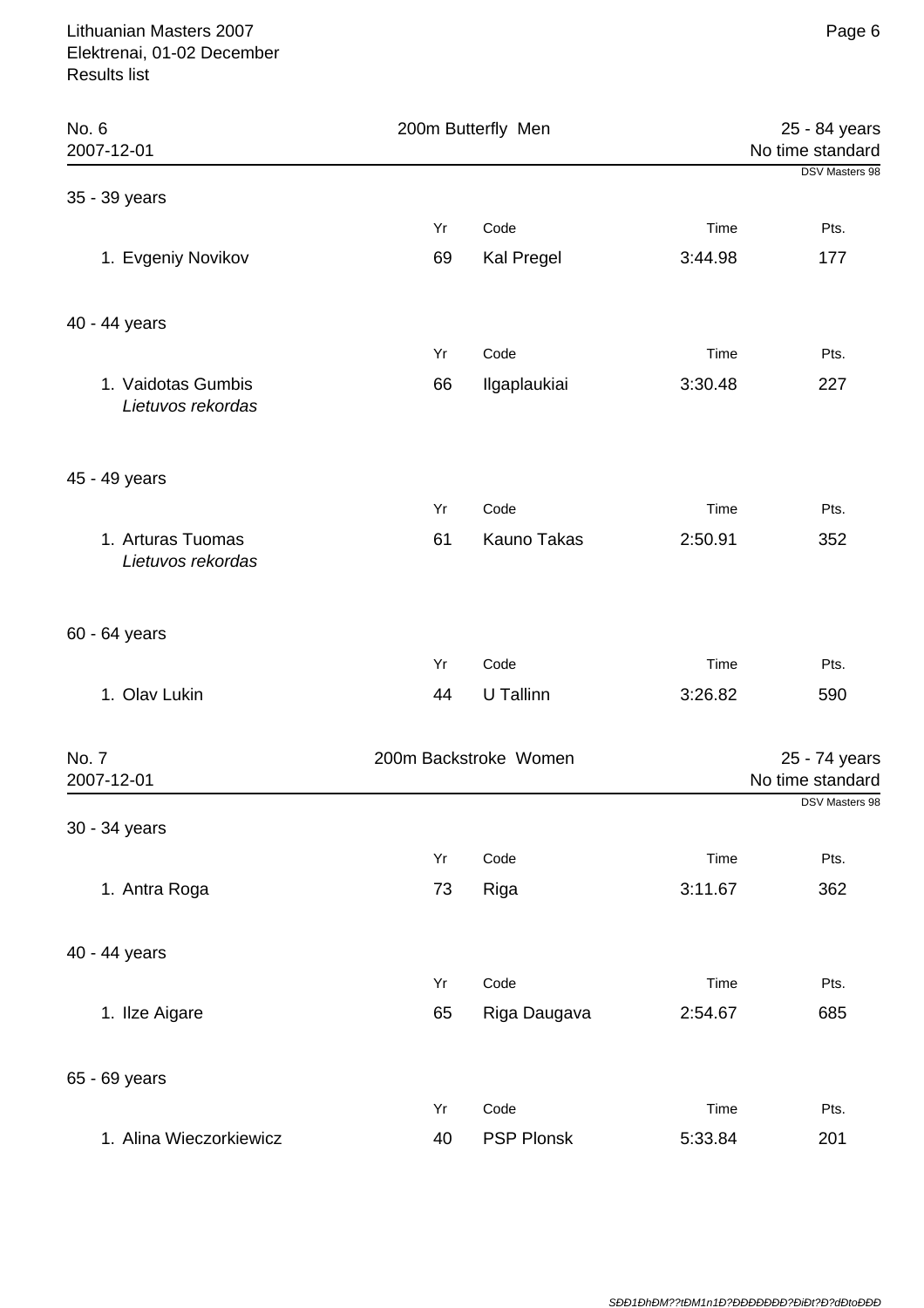| No. 8<br>2007-12-01                         | 200m Backstroke Men    |                    |         | 25 - 84 years<br>No time standard                          |  |
|---------------------------------------------|------------------------|--------------------|---------|------------------------------------------------------------|--|
| 25 - 29 years                               |                        |                    |         | <b>DSV Masters 98</b>                                      |  |
|                                             | Yr                     | Code               | Time    | Pts.                                                       |  |
| 1. Eugenijus Rakitinas<br>Lietuvos rekordas | 80                     | <b>Kauno Takas</b> | 2:25.31 | 588                                                        |  |
| 35 - 39 years                               |                        |                    |         |                                                            |  |
|                                             | Yr                     | Code               | Time    | Pts.                                                       |  |
| 1. Linas Kersevicius<br>Lietuvos rekordas   | 71                     | <b>Kauno Takas</b> | 2:30.43 | 645                                                        |  |
| 40 - 44 years                               |                        |                    |         |                                                            |  |
|                                             | Yr                     | Code               | Time    | Pts.                                                       |  |
| 1. Andrzej Twarowski                        | 65                     | <b>BSP Masters</b> | 3:10.42 | 370                                                        |  |
| 45 - 49 years                               |                        |                    |         |                                                            |  |
|                                             | Yr                     | Code               | Time    | Pts.                                                       |  |
| 1. Gediminas Senfeldas<br>Lietuvos rekordas | 59                     | Mar Amfibija       | 3:10.66 | 404                                                        |  |
| 60 - 64 years                               |                        |                    |         |                                                            |  |
|                                             | $\mathsf{Y}\mathsf{r}$ | Code               | Time    | Pts.                                                       |  |
| 1. Higo Molder                              | 43                     | U Tartu            | 3:54.29 | 323                                                        |  |
| 70 - 74 years                               |                        |                    |         |                                                            |  |
|                                             | Yr                     | Code               | Time    | Pts.                                                       |  |
| 1. Ryszard Sielski                          | 37                     | <b>WMT Warsaw</b>  | 4:26.86 | 306                                                        |  |
| No. 9<br>2007-12-01                         | 400m Freestyle Women   |                    |         | 25 - 74 years<br>No time standard<br><b>DSV Masters 98</b> |  |
| 40 - 44 years                               |                        |                    |         |                                                            |  |
|                                             | Yr                     | Code               | Time    | Pts.                                                       |  |
| 1. Ilze Aigare                              | 65                     | Riga Daugava       | 5:27.89 | 642                                                        |  |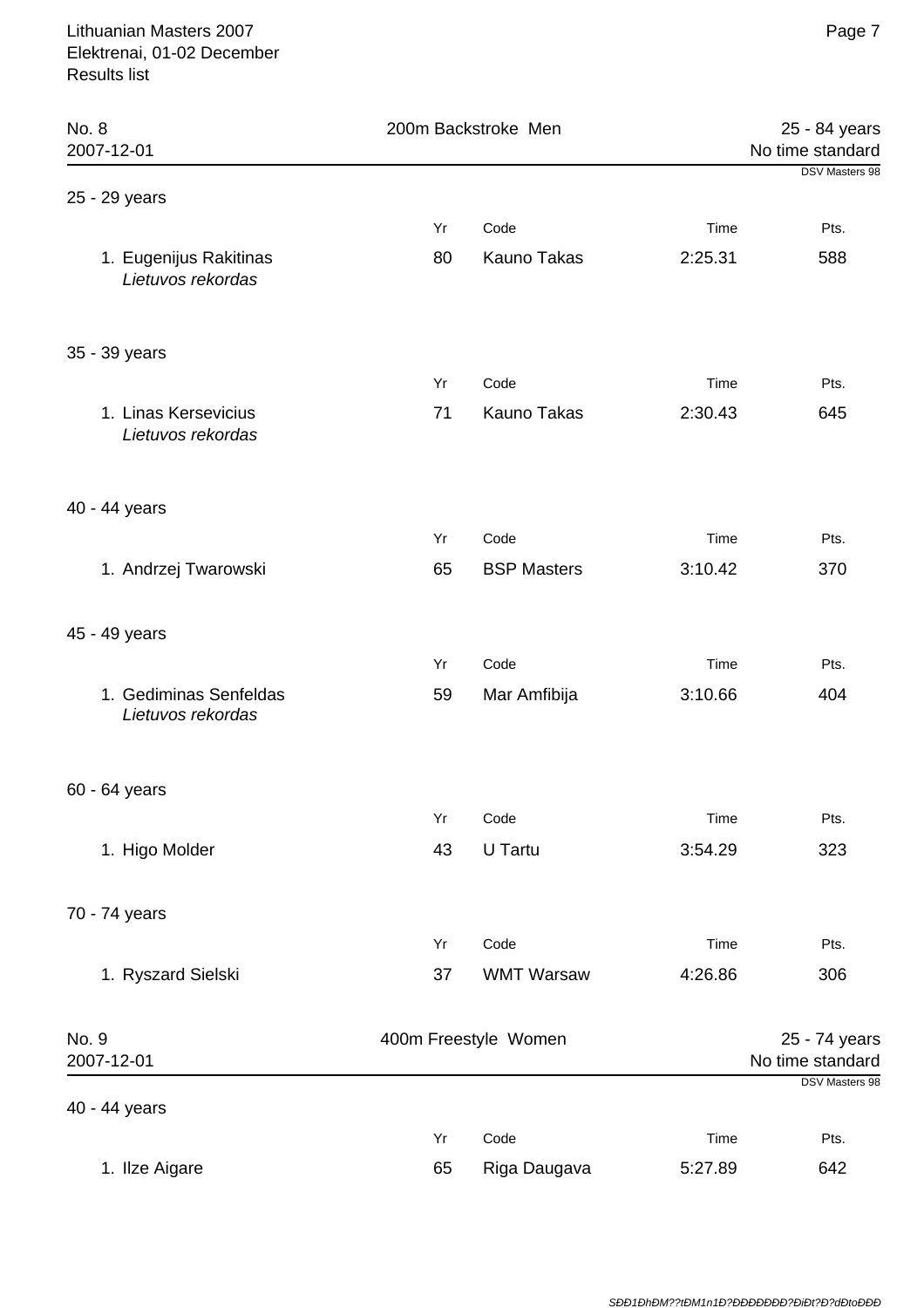| Lithuanian Masters 2007<br>Elektrenai, 01-02 December                  |                |                                                       |                               | Page 8                            |
|------------------------------------------------------------------------|----------------|-------------------------------------------------------|-------------------------------|-----------------------------------|
| <b>Results list</b>                                                    |                | Continuation No. 9 400m Freestyle Women 25 - 74 years |                               |                                   |
| 55 - 59 years                                                          |                |                                                       |                               |                                   |
|                                                                        | Yr             | Code                                                  | Time                          | Pts.                              |
| 1. Virginija Vaisviliene<br>Lietuvos rekordas                          | 51             | <b>Kauno Takas</b>                                    | 7:47.23                       | 309                               |
| No. 10<br>2007-12-01                                                   |                | 400m Freestyle Men                                    |                               | 25 - 84 years<br>No time standard |
| 25 - 29 years                                                          |                |                                                       |                               | DSV Masters 98                    |
|                                                                        | Yr             | Code                                                  | Time                          | Pts.                              |
| 1. Mihail Sudakov<br>2. Andrejus Belovas                               | 81<br>81       | Riga Daugava<br><b>Vilnius</b>                        | 4:25.78<br>5:23.10            | 720<br>400                        |
| 40 - 44 years                                                          |                |                                                       |                               |                                   |
|                                                                        | Yr             | Code                                                  | Time                          | Pts.                              |
| 1. Vilmantas Krasauskas<br>2. Aldis Abolins<br>3. Aleksei Terestsenkov | 64<br>66<br>63 | Mar Amfibija<br>Riga Daugava<br>Parnu Uca             | 5:08.91<br>5:22.34<br>5:38.62 | 525<br>462<br>399                 |
| 45 - 49 years                                                          |                |                                                       |                               |                                   |
|                                                                        | Yr             | Code                                                  | Time                          | Pts.                              |
| 1. Edgar Ozolinsh                                                      | 59             | Riga Daugava                                          | 5:07.95                       | 591                               |
| 2. Gintautas Krukonis<br>3. Audrius Kiauke                             | 58<br>62       | <b>Kauno Takas</b><br><b>Kauno Takas</b>              | 6:08.15<br>6:26.17            | 345<br>299                        |
| 50 - 54 years                                                          |                |                                                       |                               |                                   |
|                                                                        | Yr             | Code                                                  | Time                          | Pts.                              |
| 1. Raimonds Garenciks<br>2. Aleksander Ossowski                        | 55<br>53       | Triatlona<br>Z-L WOPR                                 | 5:18.81<br>6:33.80            | 650<br>345                        |
| 55 - 59 years                                                          |                |                                                       |                               |                                   |
|                                                                        | Yr             | Code                                                  | Time                          | Pts.                              |
| 1. Eugenijus Juodzevicius<br>Lietuvos rekordas                         | 49             | <b>Klp Nendre</b>                                     | 5:57.42                       | 518                               |
| 2. Antanas Guoga                                                       | 48             | <b>Kauno Takas</b>                                    | 6:59.48                       | 320                               |
| 70 - 74 years                                                          |                |                                                       |                               |                                   |
|                                                                        | Yr             | Code                                                  | Time                          | Pts.                              |
| 1. Ryszard Sielski                                                     | 37             | <b>WMT Warsaw</b>                                     | 8:36.43                       | 274                               |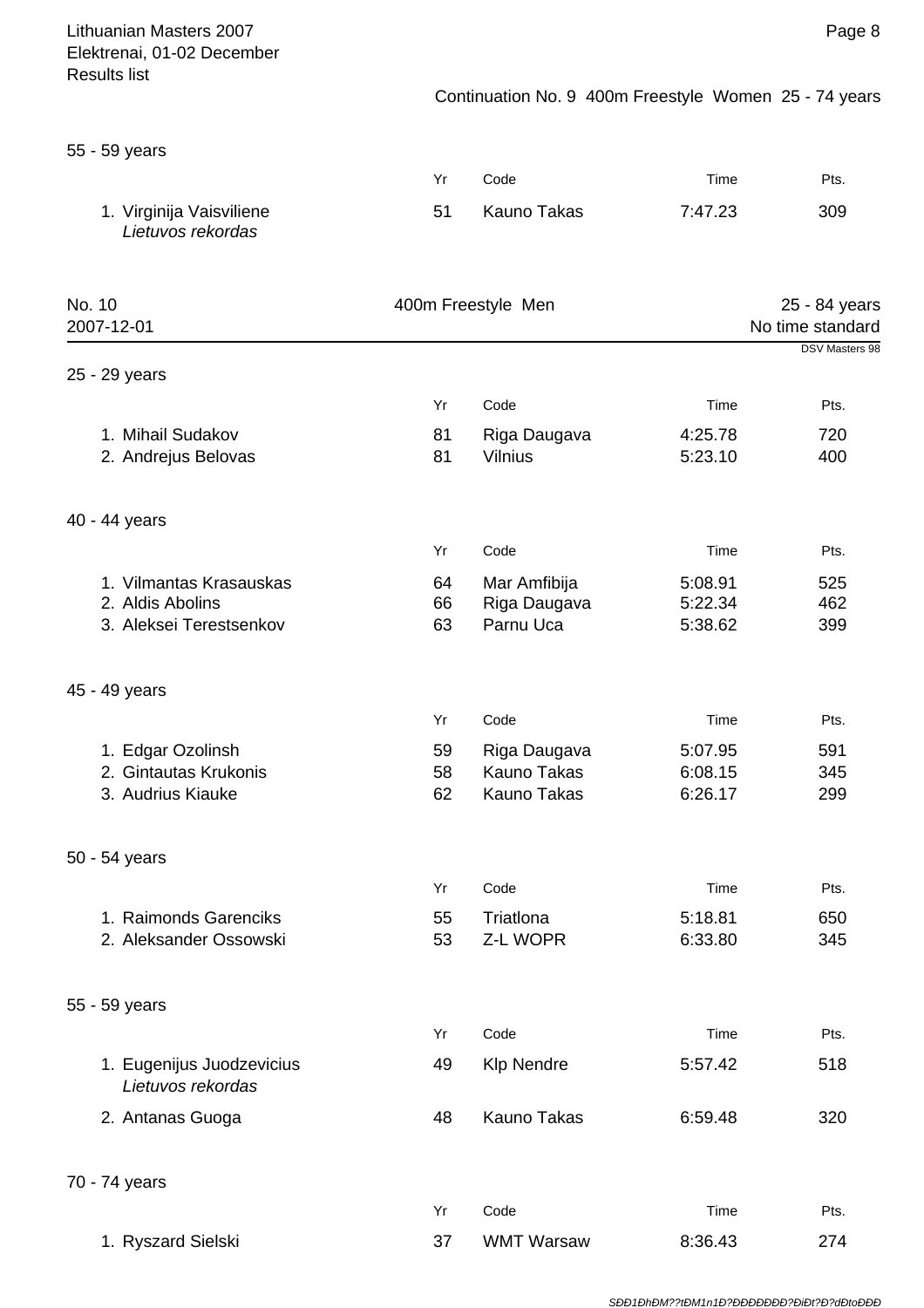| No. 11<br>2007-12-01                            |          | 200m Breaststroke Women     |                    |                                   |
|-------------------------------------------------|----------|-----------------------------|--------------------|-----------------------------------|
| 35 - 39 years                                   |          |                             |                    | <b>DSV Masters 98</b>             |
|                                                 | Yr       | Code                        | Time               | Pts.                              |
| 1. Ausra Gardziuliene<br>2. Vilma Kriaucioniene | 69<br>72 | <b>Klp Nendre</b><br>Kaunas | 3:31.98<br>3:45.26 | 469<br>391                        |
| 40 - 44 years                                   |          |                             |                    |                                   |
|                                                 | Yr       | Code                        | Time               | Pts.                              |
| 1. Ilze Aigare                                  | 65       | Riga Daugava                | 3:15.59            | 702                               |
| 55 - 59 years                                   |          |                             |                    |                                   |
|                                                 | Yr       | Code                        | Time               | Pts.                              |
| 1. Irena Jokubaitiene<br>Lietuvos rekordas      | 48       | <b>Kauno Takas</b>          | 4:07.92            | 442                               |
| 70 - 74 years                                   |          |                             |                    |                                   |
|                                                 | Yr       | Code                        | Time               | Pts.                              |
| 1. Dalia Kalnietiene<br>Lietuvos rekordas       | 35       | Kauno Takas                 | 5:19.59            | 367                               |
| No. 12<br>2007-12-01                            |          | 200m Breaststroke Men       |                    | 25 - 84 years<br>No time standard |
|                                                 |          |                             |                    | DSV Masters 98                    |
| 30 - 34 years                                   |          |                             |                    |                                   |
|                                                 | Yr       | Code                        | Time               | Pts.                              |
| <b>DQ Andris Barabiskins</b>                    | 73       | Rezekne                     |                    |                                   |
| 35 - 39 years                                   |          |                             |                    |                                   |
|                                                 | Yr       | Code                        | Time               | Pts.                              |
| 1. Modestas Vileikis<br>Lietuvos rekordas       | 72       | <b>Kauno Takas</b>          | 2:45.93            | 442                               |
| 2. Evgeniy Novikov                              | 69       | Kal Pregel                  | 3:22.20            | 244                               |
| 40 - 44 years                                   |          |                             |                    |                                   |
|                                                 | Yr       | Code                        | Time               | Pts.                              |
| 1. Wojciech Zmiejko                             | 63       | <b>BSP Masters</b>          | 2:59.17            | 536                               |
| 2. Victor Lyubavin<br>3. Aleksei Terestsenkov   | 66<br>63 | Kal Pregel<br>Parnu Uca     | 3:01.52<br>3:09.48 | 515<br>453                        |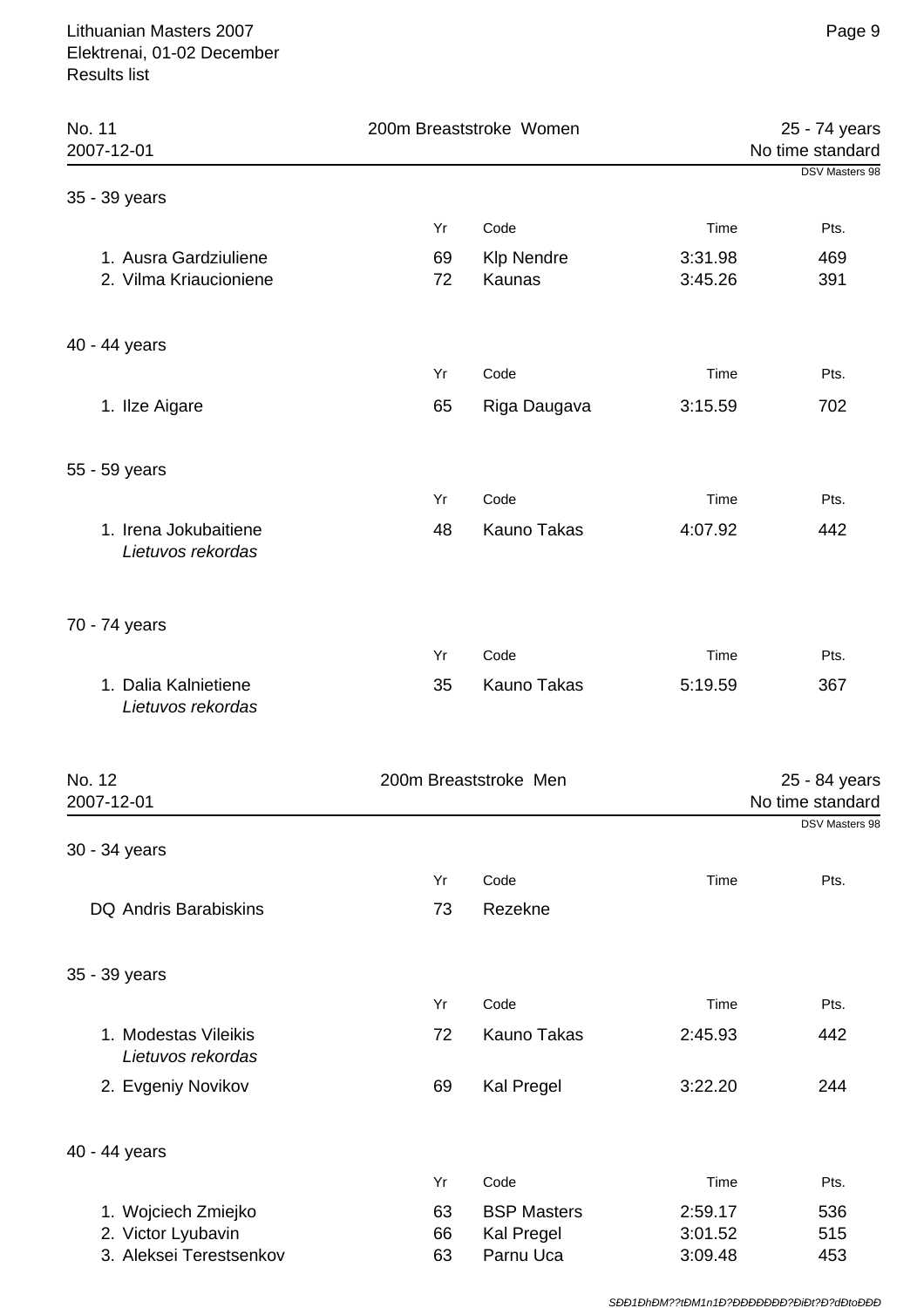Page 10

|                                             | Yr | Code                  | Time    | Pts. |
|---------------------------------------------|----|-----------------------|---------|------|
| 4. Aldis Abolins                            | 66 | Riga Daugava          | 3:13.58 | 425  |
|                                             |    |                       |         |      |
| 45 - 49 years                               |    |                       |         |      |
|                                             | Yr | Code                  | Time    | Pts. |
| 1. Algirdas Alisauskas                      | 61 | <b>Kauno Takas</b>    | 3:04.54 | 585  |
| Lietuvos rekordas                           |    |                       |         |      |
|                                             |    |                       |         |      |
| 50 - 54 years                               |    |                       |         |      |
|                                             | Yr | Code                  | Time    | Pts. |
| 1. Alexander Baticshev                      | 53 | Kal Pregel            | 2:55.82 | 681  |
|                                             |    |                       |         |      |
| 55 - 59 years                               |    |                       |         |      |
|                                             | Yr | Code                  | Time    | Pts. |
| 1. Lembit Laht                              | 49 | U Tallinn             | 3:17.22 | 640  |
| 2. Vladimir Kristalnyj<br>Lietuvos rekordas | 51 | <b>Kauno Takas</b>    | 3:26.50 | 557  |
| 3. Eugenijus Juodzevicius                   | 49 | <b>Klp Nendre</b>     | 3:27.55 | 549  |
|                                             |    |                       |         |      |
| 60 - 64 years                               |    |                       |         |      |
|                                             | Yr | Code                  | Time    | Pts. |
| 1. Higo Molder                              | 43 | U Tartu               | 3:56.54 | 419  |
|                                             |    |                       |         |      |
| 65 - 69 years                               |    |                       |         |      |
|                                             | Yr | Code                  | Time    | Pts. |
| 1. Andrzej Skwarlo                          | 39 | <b>Gdynia Masters</b> | 3:49.16 | 535  |
|                                             |    |                       |         |      |
|                                             |    |                       |         |      |
| 70 - 74 years                               | Yr | Code                  | Time    | Pts. |
| 1. Ryszard Sielski                          | 37 | <b>WMT Warsaw</b>     | 4:01.95 | 535  |
|                                             |    |                       |         |      |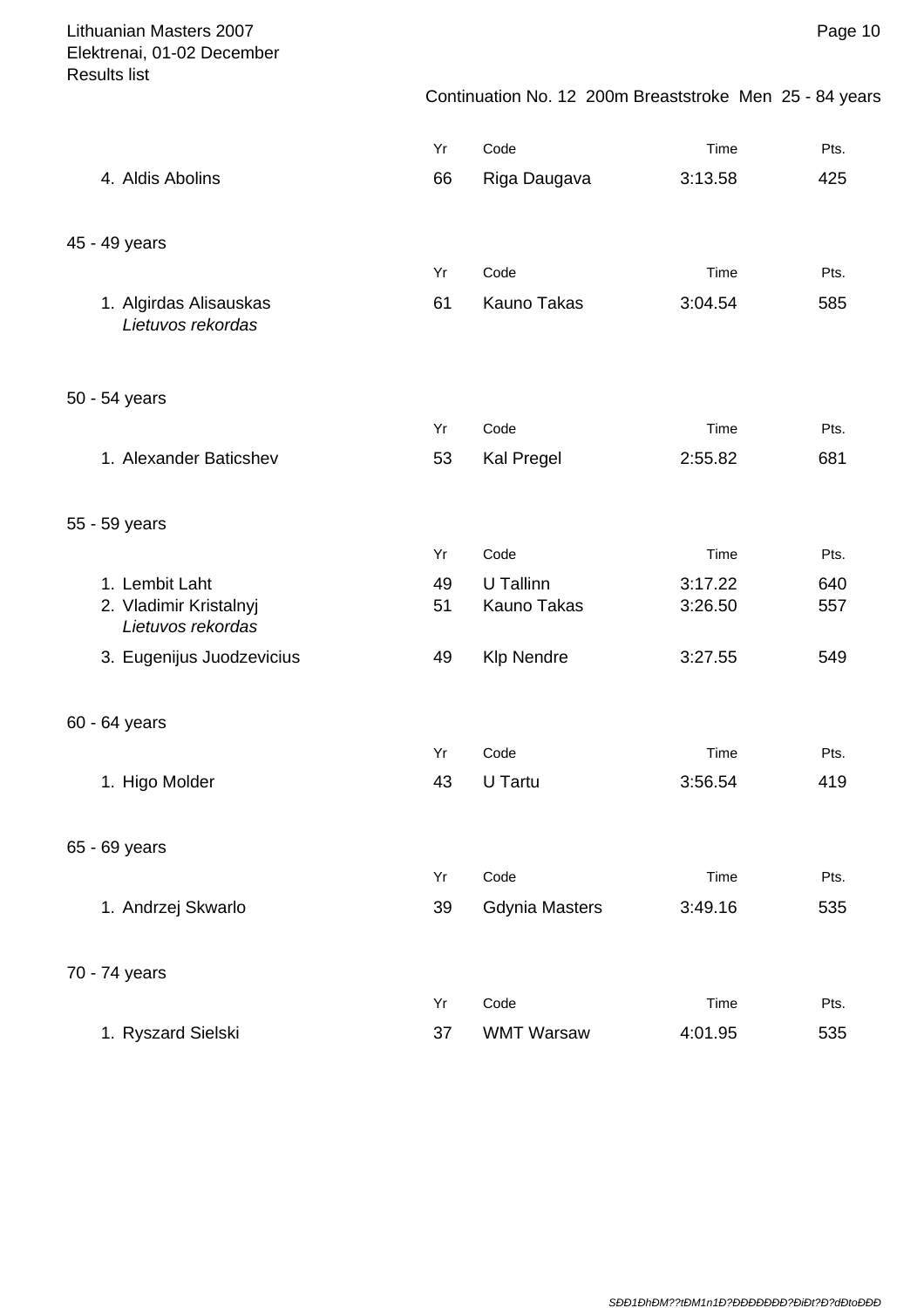| No. 13                                         | 100m Butterfly Women |                                          |                    | 25 - 74 years                             |  |
|------------------------------------------------|----------------------|------------------------------------------|--------------------|-------------------------------------------|--|
| 2007-12-01                                     |                      |                                          |                    | No time standard<br><b>DSV Masters 98</b> |  |
| 25 - 29 years                                  |                      |                                          |                    |                                           |  |
|                                                | Yr                   | Code                                     | Time               | Pts.                                      |  |
| 1. Renata Dinde                                | 78                   | Kauno Takas                              | 1:44.30            | 203                                       |  |
| 35 - 39 years                                  |                      |                                          |                    |                                           |  |
|                                                | Yr                   | Code                                     | Time               | Pts.                                      |  |
| 1. Dita Kareckiene<br>Lietuvos rekordas        | 68                   | <b>Kauno Takas</b>                       | 1:18.35            | 527                                       |  |
| 2. Rasa Mazutaitiene<br>3. Justyna Stobnicka   | 69<br>69             | Kauno Takas<br>Chesnay                   | 1:21.96<br>1:42.49 | 460<br>235                                |  |
| 40 - 44 years                                  |                      |                                          |                    |                                           |  |
|                                                | Yr                   | Code                                     | Time               | Pts.                                      |  |
| 1. Jolanta Duleviciene<br>Lietuvos rekordas    | 67                   | Kauno Takas                              | 1:16.40            | 670                                       |  |
| No. 14<br>2007-12-01                           |                      | 100m Butterfly Men                       |                    | 25 - 84 years<br>No time standard         |  |
| 35 - 39 years                                  |                      |                                          |                    | <b>DSV Masters 98</b>                     |  |
|                                                | Yr                   | Code                                     | Time               | Pts.                                      |  |
| 1. Arvydas Burinskas                           | 69                   | Kauno Takas                              | 1:12.89            | 478                                       |  |
| 40 - 44 years                                  |                      |                                          |                    |                                           |  |
|                                                | Yr                   | Code                                     | Time               | Pts.                                      |  |
| 1. Vaidotas Gumbis                             | 66                   | Ilgaplaukiai                             | 1:14.93            | 478                                       |  |
| 45 - 49 years                                  |                      |                                          |                    |                                           |  |
|                                                | Yr                   | Code                                     | Time               | Pts.                                      |  |
| 1. Algimantas Vilkevicius<br>2. Arturas Tuomas | 58<br>61             | <b>Kauno Takas</b><br><b>Kauno Takas</b> | 1:08.46<br>1:12.96 | 712<br>588                                |  |
| 50 - 54 years                                  |                      |                                          |                    |                                           |  |
|                                                | Yr                   | Code                                     | Time               | Pts.                                      |  |
| 1. Sergejus Kolokolenkovas                     | 56                   | Viln Poseidonas                          | 1:19.70            | 483                                       |  |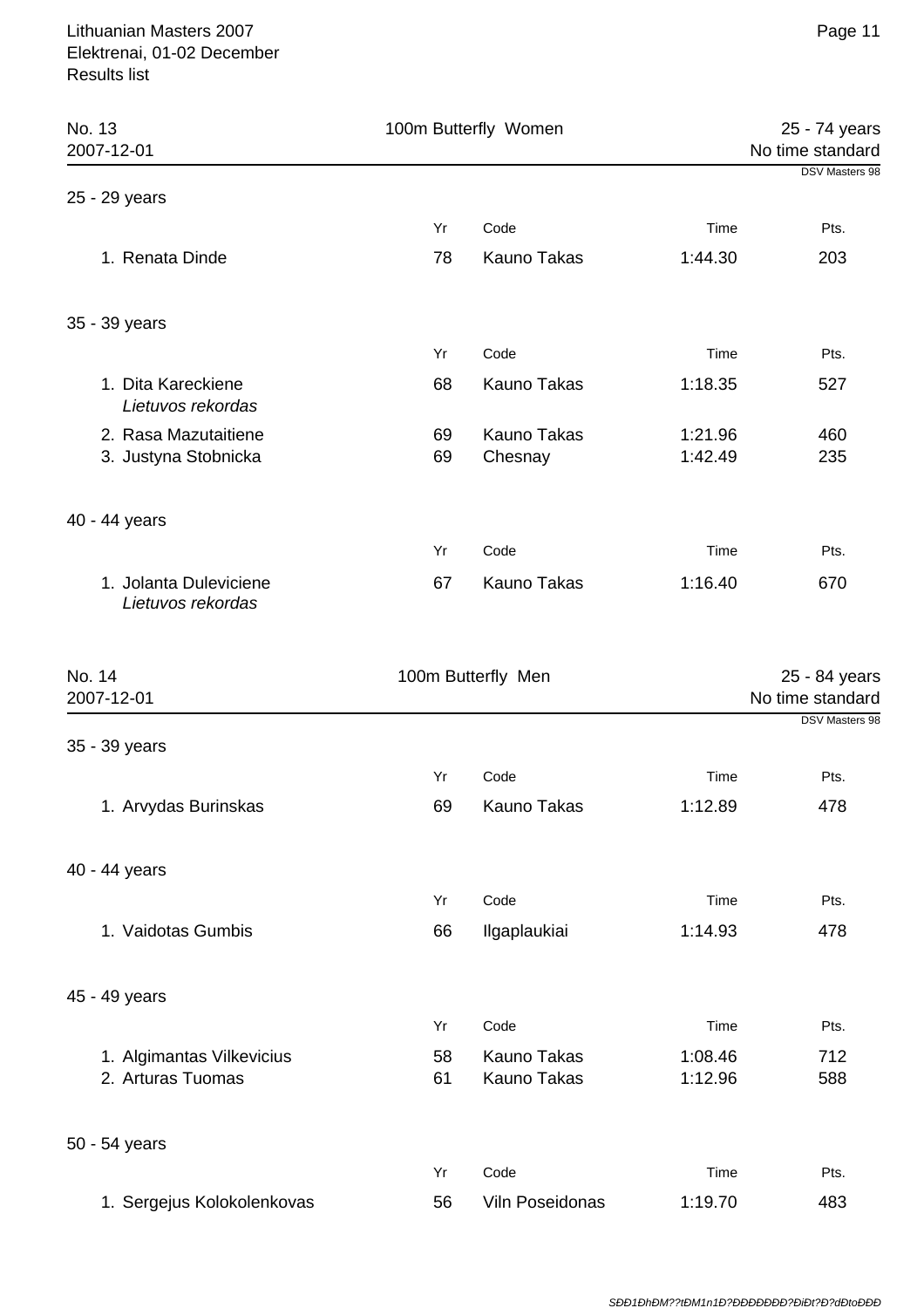# Continuation No. 14 100m Butterfly Men 25 - 84 years

|  |  | 60 - 64 years |
|--|--|---------------|
|--|--|---------------|

|                                                              | Yr       | Code                     | Time               | Pts.       |
|--------------------------------------------------------------|----------|--------------------------|--------------------|------------|
| 1. Olav Lukin<br>2. Romaldas Bickauskas<br>Lietuvos rekordas | 44<br>47 | U Tallinn<br>Kauno Takas | 1:28.38<br>1:32.19 | 592<br>521 |
| 3. Zbigniew Maciejczyk                                       | 47       | Z-L WOPR                 | 1:38.32            | 430        |
| 70 - 74 years                                                |          |                          |                    |            |
|                                                              | Yr       | Code                     | Time               | Pts.       |
| 1. Ryszard Sielski                                           | 37       | <b>WMT Warsaw</b>        | 2:10.34            | 297        |

| No. 15<br>2007-12-01    |    | 50m Backstroke Women  |         | 25 - 74 years<br>No time standard |  |
|-------------------------|----|-----------------------|---------|-----------------------------------|--|
| 30 - 34 years           |    |                       |         | DSV Masters 98                    |  |
|                         | Yr | Code                  | Time    | Pts.                              |  |
| 1. Antra Roga           | 73 | Riga                  | 36.91   | 544                               |  |
| 2. Vilma Gumbeleviciene | 77 | Kaunas                | 44.90   | 302                               |  |
| 40 - 44 years           |    |                       |         |                                   |  |
|                         | Yr | Code                  | Time    | Pts.                              |  |
| 1. Rita Vaiciuliene     | 63 | <b>Kauno Takas</b>    | 49.60   | 257                               |  |
| 45 - 49 years           |    |                       |         |                                   |  |
|                         | Yr | Code                  | Time    | Pts.                              |  |
| 1. Svetlana Kampenusa   | 62 | Valm AQUA             | 41.26   | 483                               |  |
| 2. Dalia Valaitiene     | 61 | Mar Amfibija          | 43.11   | 424                               |  |
| 3. Nijole Macerinskiene | 58 | <b>Kauno Takas</b>    | 47.53   | 316                               |  |
| 4. Violeta Povilaitiene | 58 | Kauno Takas           | 52.34   | 237                               |  |
| 55 - 59 years           |    |                       |         |                                   |  |
|                         | Yr | Code                  | Time    | Pts.                              |  |
| 1. Aleksandra Yliene    | 48 | Kauno Takas           | 49.76   | 375                               |  |
| 2. Aldona Mazetiene     | 48 | Mar Amfibija          | 51.67   | 334                               |  |
| 60 - 64 years           |    |                       |         |                                   |  |
|                         | Yr | Code                  | Time    | Pts.                              |  |
| 1. Stefania Majewska    | 44 | <b>Gdynia Masters</b> | 1:04.77 | 214                               |  |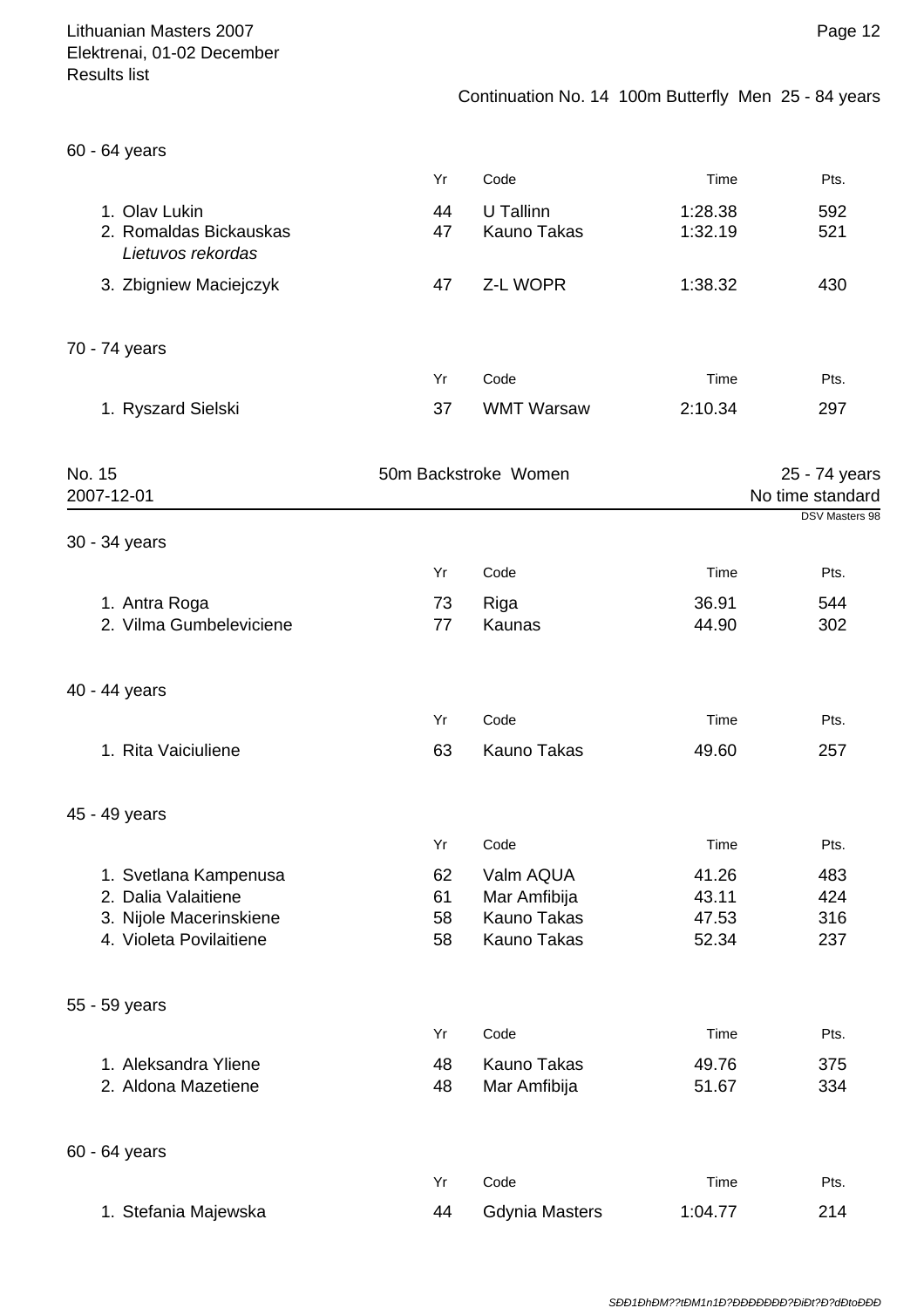## Continuation No. 15 50m Backstroke Women 25 - 74 years

65 - 69 years

|                                                  | Yr                 | Code                   | Time           | Pts.                              |
|--------------------------------------------------|--------------------|------------------------|----------------|-----------------------------------|
| 1. Alina Wieczorkiewicz                          | 40                 | <b>PSP Plonsk</b>      | 1:08.70        | 204                               |
| No. 16<br>2007-12-01                             | 50m Backstroke Men |                        |                | 25 - 84 years<br>No time standard |
| 30 - 34 years                                    |                    |                        |                | <b>DSV Masters 98</b>             |
|                                                  | Yr                 | Code                   | Time           | Pts.                              |
| 1. Mindaugas Spokas<br>2. Mindaugas Sakys        | 75<br>73           | Kaunas<br>Ilgaplaukiai | 27.95<br>32.82 | 860<br>531                        |
| 35 - 39 years                                    |                    |                        |                |                                   |
|                                                  | Yr                 | Code                   | Time           | Pts.                              |
| 1. Tomas Samulevicius                            | 68                 | Kaunas                 | 36.16          | 409                               |
| 50 - 54 years                                    |                    |                        |                |                                   |
|                                                  | Yr                 | Code                   | Time           | Pts.                              |
| 1. Aleksander Ossowski                           | 53                 | Z-L WOPR               | 39.22          | 425                               |
| 55 - 59 years                                    |                    |                        |                |                                   |
|                                                  | Yr                 | Code                   | Time           | Pts.                              |
| 1. Vytautas Tiknius                              | 48                 | <b>Kauno Takas</b>     | 38.12          | 596                               |
| 60 - 64 years                                    |                    |                        |                |                                   |
|                                                  | Yr                 | Code                   | Time           | Pts.                              |
| 1. Valdimaras Paludnevicius<br>Lietuvos rekordas | 47                 | Kaunas                 | 40.27          | 604                               |
| 2. Zbigniew Maciejczyk                           | 47                 | Z-L WOPR               | 45.26          | 425                               |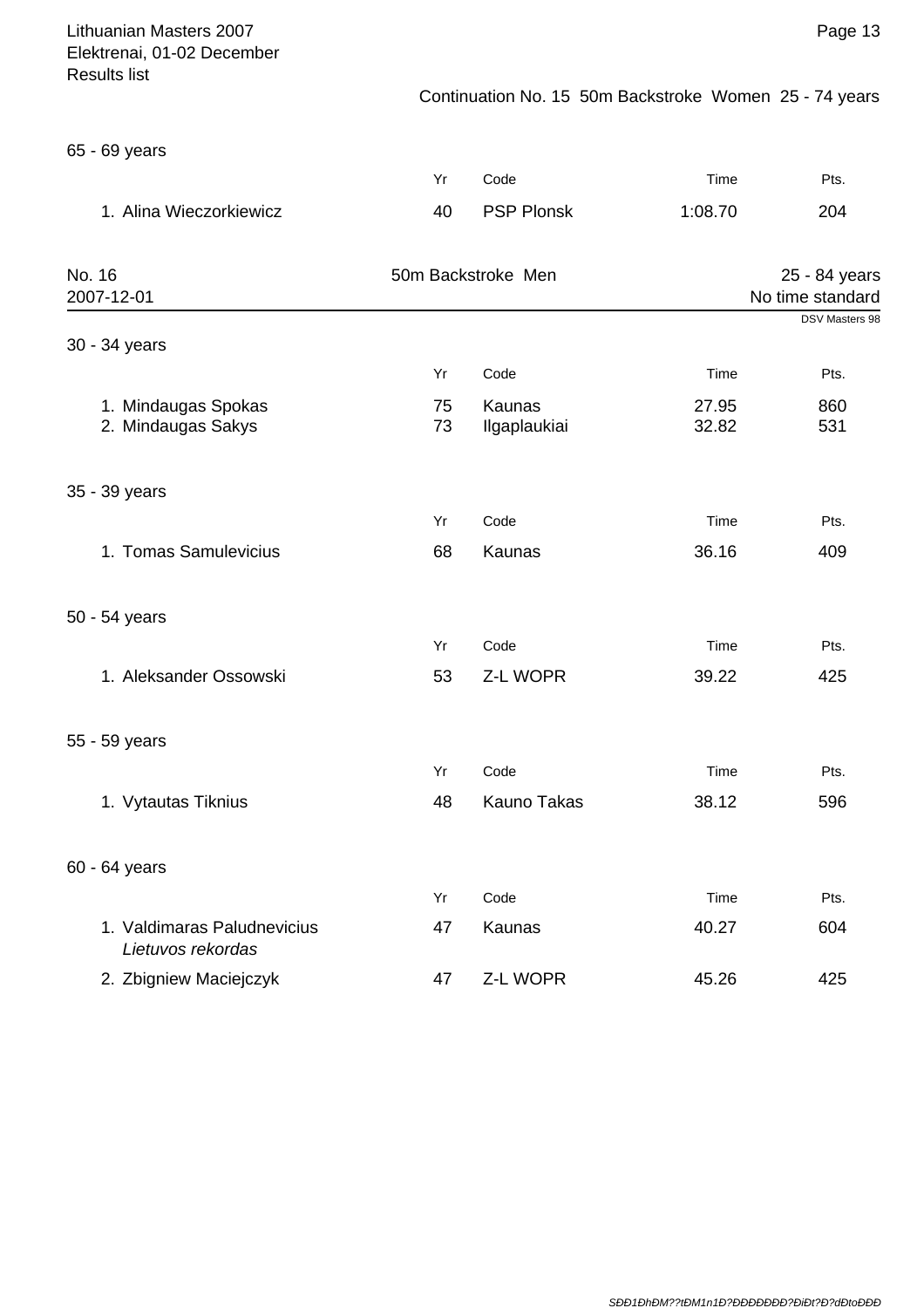| No. 17<br>2007-12-01                        | 200m Freestyle Women |                    | 25 - 74 years<br>No time standard |                       |
|---------------------------------------------|----------------------|--------------------|-----------------------------------|-----------------------|
| 40 - 44 years                               |                      |                    |                                   | <b>DSV Masters 98</b> |
|                                             | Yr                   | Code               | Time                              | Pts.                  |
| 1. Jolanta Duleviciene                      | 67                   | Kauno Takas        | 2:29.61                           | 716                   |
| 2. Ilze Aigare                              | 65                   | Riga Daugava       | 2:36.32                           | 627                   |
| 3. Anzela Kovalenko                         | 66                   | <b>Klp Nendre</b>  | 2:58.32                           | 422                   |
| 4. Tatyana Logvinova                        | 64                   | Kal Pregel         | 3:08.11                           | 360                   |
| No. 18                                      |                      | 200m Freestyle Men |                                   | 25 - 84 years         |
| 2007-12-01                                  |                      |                    |                                   | No time standard      |
| 25 - 29 years                               |                      |                    |                                   | DSV Masters 98        |
|                                             | Yr                   | Code               | Time                              | Pts.                  |
| 1. Mihail Sudakov                           | 81                   | Riga Daugava       | 2:03.56                           | 683                   |
| 2. Eugenijus Rakitinas<br>Lietuvos rekordas | 80                   | Kauno Takas        | 2:04.06                           | 674                   |
| 35 - 39 years                               |                      |                    |                                   |                       |
|                                             | Yr                   | Code               | Time                              | Pts.                  |
| <b>DQ Modestas Vileikis</b>                 | 72                   | <b>Kauno Takas</b> | 2:16.40                           |                       |
| 40 - 44 years                               |                      |                    |                                   |                       |
|                                             | Yr                   | Code               | Time                              | Pts.                  |
| 1. Aldis Abolins                            | 66                   | Riga Daugava       | 2:27.46                           | 510                   |
| 2. Aleksei Terestsenkov                     | 63                   | Parnu Uca          | 2:30.24                           | 482                   |
| 3. Andrzej Twarowski                        | 65                   | <b>BSP Masters</b> | 2:59.79                           | 281                   |
| 45 - 49 years                               |                      |                    |                                   |                       |
|                                             | Yr                   | Code               | Time                              | Pts.                  |
| 1. Edgar Ozolinsh                           | 59                   | Riga Daugava       | 2:13.32                           | 731                   |
| 50 - 54 years                               |                      |                    |                                   |                       |
|                                             | Yr                   | Code               | Time                              | Pts.                  |
| 1. Raimonds Garenciks                       | 55                   | Triatlona          | 2:29.92                           | 604                   |
| 2. Peep Keskula                             | 54                   | U Tallinn          | 2:32.11                           | 578                   |
| 3. Aleksander Ossowski                      | 53                   | Z-L WOPR           | 2:59.31                           | 353                   |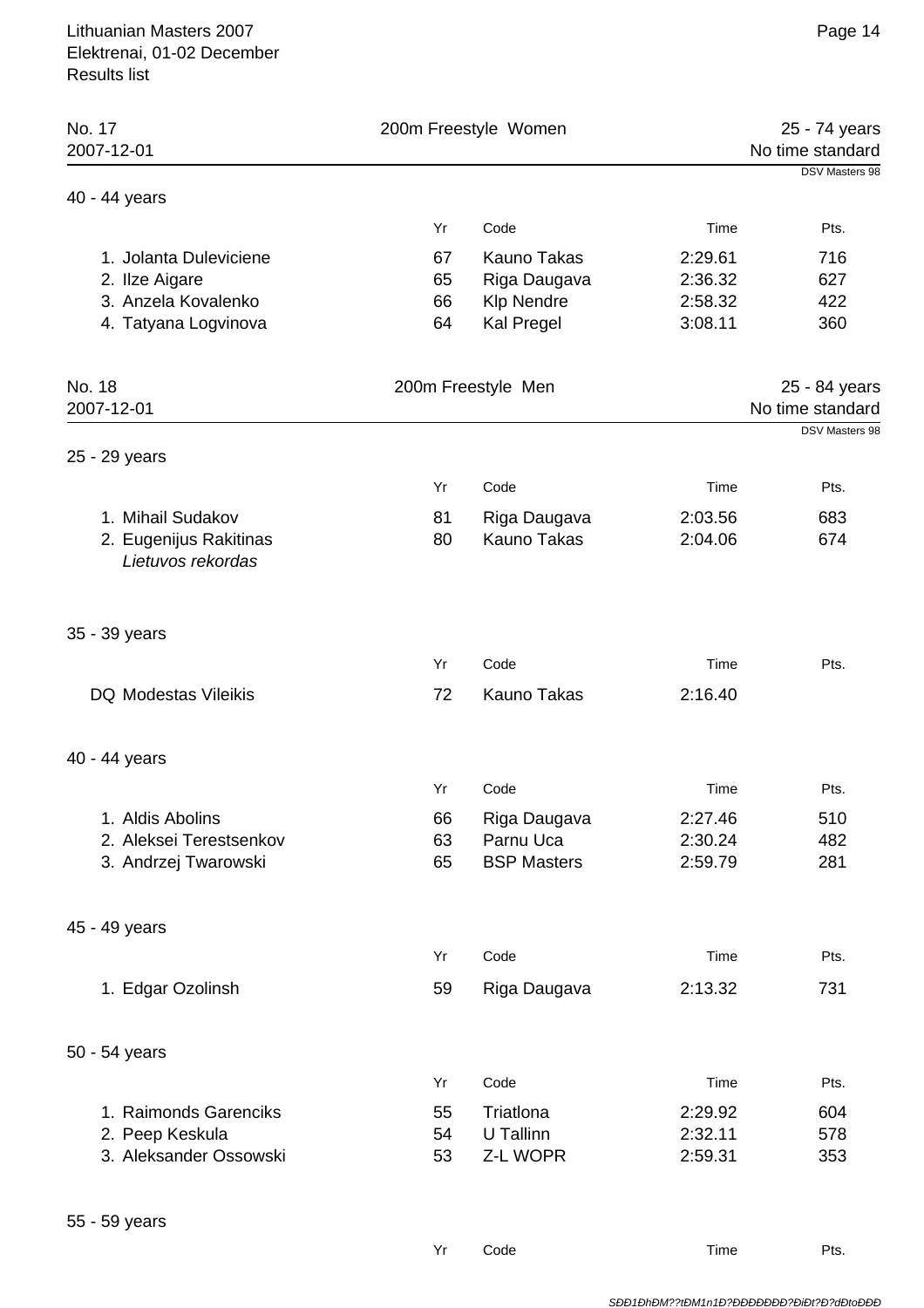Continuation No. 18 200m Freestyle Men 25 - 84 years

|                                        | Yr | Code               | Time    | Pts. |
|----------------------------------------|----|--------------------|---------|------|
| 1. Antanas Guoga                       | 48 | <b>Kauno Takas</b> | 3:15.70 | 315  |
| 60 - 64 years                          |    |                    |         |      |
|                                        | Yr | Code               | Time    | Pts. |
| 1. Vytautas Svetikas                   | 45 | <b>Kauno Takas</b> | 3:38.31 | 271  |
| 75 - 79 years                          |    |                    |         |      |
|                                        | Yr | Code               | Time    | Pts. |
| 1. Dionisij Belov<br>Lietuvos rekordas | 29 | <b>Vilnius</b>     | 5:31.77 | 131  |

| No. 19<br>2007-12-01                          | 200m Individual Medley Women |                            | 25 - 74 years<br>No time standard<br><b>DSV Masters 98</b> |            |
|-----------------------------------------------|------------------------------|----------------------------|------------------------------------------------------------|------------|
| 30 - 34 years                                 |                              |                            |                                                            |            |
|                                               | Yr                           | Code                       | Time                                                       | Pts.       |
| 1. Antra Roga                                 | 73                           | Riga                       | 3:09.30                                                    | 412        |
| 40 - 44 years                                 |                              |                            |                                                            |            |
|                                               | Yr                           | Code                       | Time                                                       | Pts.       |
| 1. Ilze Aigare<br>2. Diana Galiauskiene       | 65<br>67                     | Riga Daugava<br>Elektrenai | 2:50.77<br>3:05.42                                         | 731<br>571 |
| 45 - 49 years                                 |                              |                            |                                                            |            |
|                                               | Yr                           | Code                       | Time                                                       | Pts.       |
| 1. Aida Vilimiene                             | 62                           | <b>Klp Nendre</b>          | 3:13.97                                                    | 536        |
| 55 - 59 years                                 |                              |                            |                                                            |            |
|                                               | Yr                           | Code                       | Time                                                       | Pts.       |
| 1. Virginija Vaisviliene<br>Lietuvos rekordas | 51                           | Kauno Takas                | 3:52.44                                                    | 408        |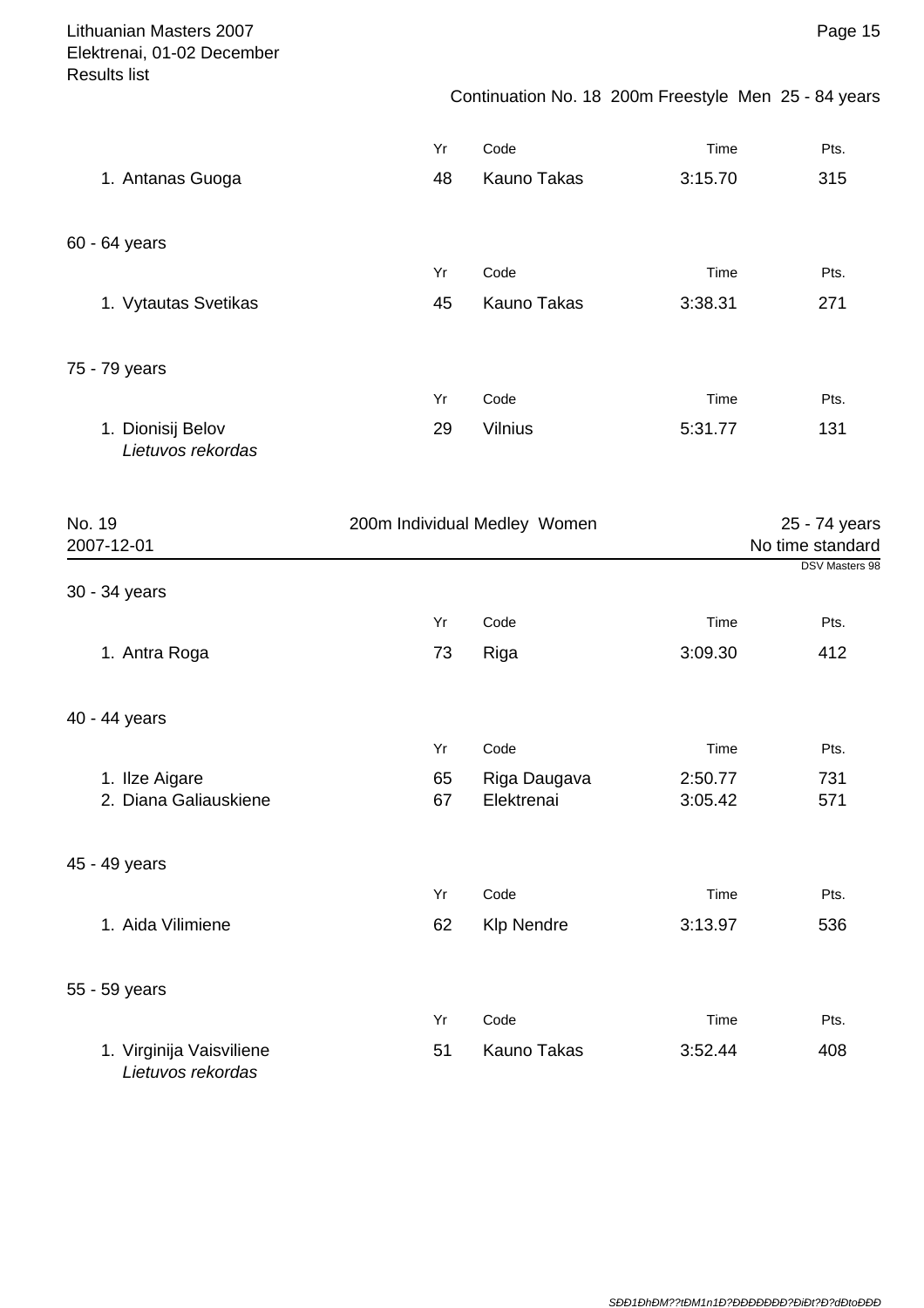| No. 20<br>2007-12-01                                |                  | 200m Individual Medley Men               |                    | 25 - 84 years<br>No time standard |
|-----------------------------------------------------|------------------|------------------------------------------|--------------------|-----------------------------------|
| 25 - 29 years                                       |                  |                                          |                    | DSV Masters 98                    |
|                                                     | Yr               | Code                                     | Time               | Pts.                              |
| 1. Andrejus Belovas                                 | 81               | <b>Vilnius</b>                           | 2:37.26            | 513                               |
| 35 - 39 years                                       |                  |                                          |                    |                                   |
|                                                     | Yr               | Code                                     | Time               | Pts.                              |
| 1. Linas Kersevicius                                | 71               | Kauno Takas                              | 2:35.49            | 650                               |
| 45 - 49 years                                       |                  |                                          |                    |                                   |
|                                                     | Yr               | Code                                     | Time               | Pts.                              |
| 1. Arturas Tuomas<br>2. Viktor Komarov              | 61<br>58         | Kauno Takas<br>Riga Daugava              | 2:45.46<br>2:45.79 | 629<br>625                        |
| 55 - 59 years                                       |                  |                                          |                    |                                   |
|                                                     | Yr               | Code                                     | Time               | Pts.                              |
| 1. Jonas Miodusauskas                               | 49               | Kauno Takas                              | 3:45.86            | 319                               |
| 60 - 64 years                                       |                  |                                          |                    |                                   |
|                                                     | Yr               | Code                                     | Time               | Pts.                              |
| 1. Higo Molder                                      | 43               | U Tartu                                  | 3:59.90            | 335                               |
| 70 - 74 years                                       |                  |                                          |                    |                                   |
|                                                     | Yr               | Code                                     | Time               | Pts.                              |
| 1. Ryszard Sielski                                  | 37               | <b>WMT Warsaw</b>                        | 4:09.52            | 380                               |
| No. 21<br>2007-12-01                                |                  | 4 x 50m Medley Relay Women               |                    | AG. 100 - 279<br>No time standard |
| AG. 160 - 199                                       |                  |                                          |                    | DSV Masters 98                    |
|                                                     |                  | Code                                     | Time               | Pts.                              |
| 1. Kauno TAKAS-1<br>Lietuvos rekordas               |                  | <b>Kauno Takas</b>                       | 2:35.02            |                                   |
| Dita Kareckiene<br>68<br>Nijole Macerinskiene<br>58 | -1--1--<br>-1-1- | Rasa Mazutaitiene<br>Jolanta Duleviciene | 69<br>67           | -1-1-<br>2:35.02                  |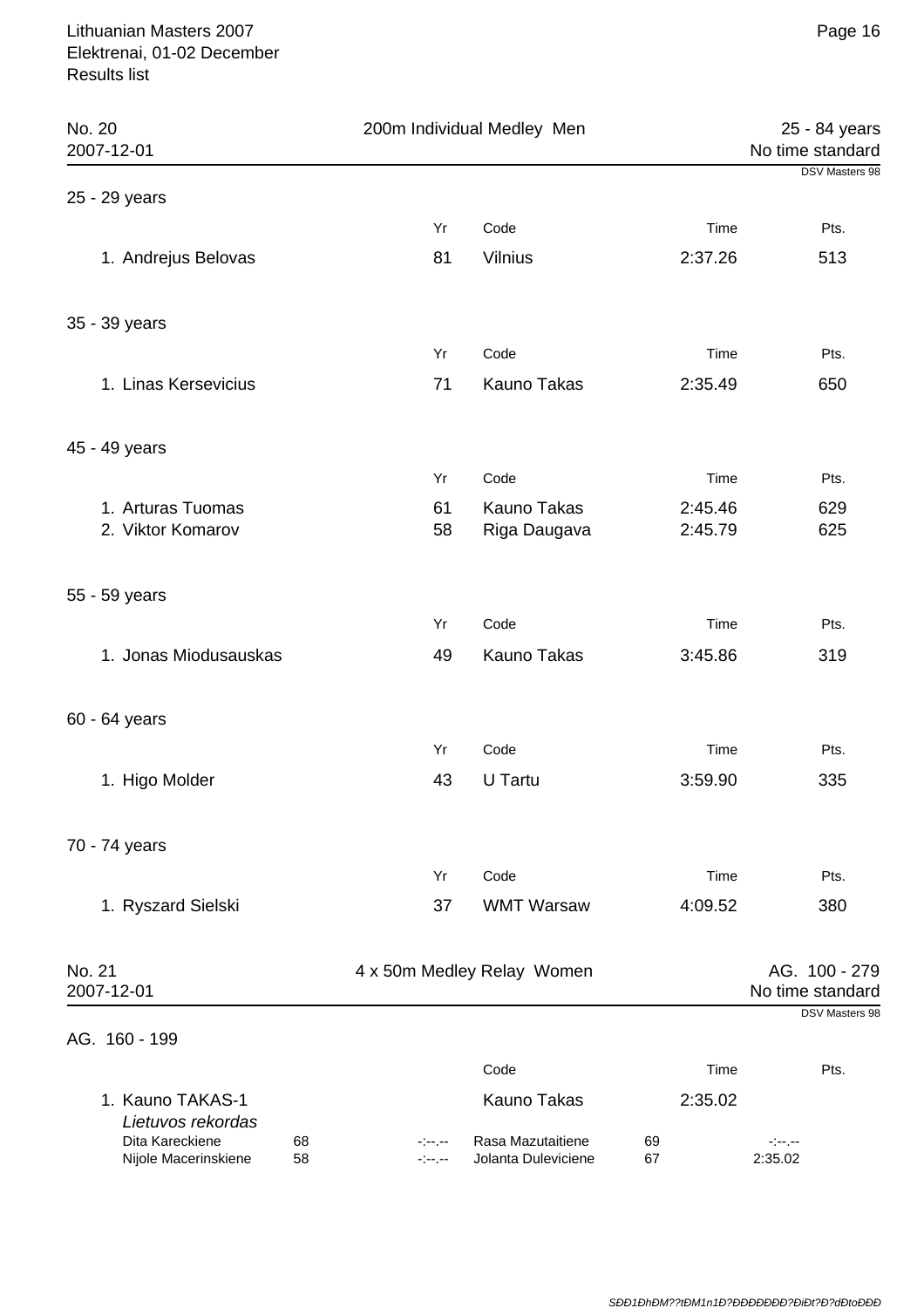## Continuation No. 21 4 x 50m Medley Relay Women AG. 100 - 279

AG. 200 - 239

|        |                                                                       |          |                                    | Code                                                                  |          | Time    |                             | Pts.                                                |
|--------|-----------------------------------------------------------------------|----------|------------------------------------|-----------------------------------------------------------------------|----------|---------|-----------------------------|-----------------------------------------------------|
|        | 1. Kauno TAKAS 2<br>Aleksandra Yliene<br>Irena Jokubaitiene           | 48<br>48 | المعرضة والمراج<br>المعرضة والمنا  | <b>Kauno Takas</b><br>Dalicija Fedoraviciene<br>Virginija Vaisviliene | 46<br>51 | 3:31.46 | $-1 - 1 - 1 = 0$<br>3:31.46 |                                                     |
| No. 22 | 2007-12-01                                                            |          |                                    | 4 x 50m Medley Relay Men                                              |          |         |                             | AG. 100 - 319<br>No time standard<br>DSV Masters 98 |
|        | AG. 120 - 159                                                         |          |                                    |                                                                       |          |         |                             |                                                     |
|        |                                                                       |          |                                    | Code                                                                  |          | Time    |                             | Pts.                                                |
|        | 1. Kauno TAKAS-1                                                      |          |                                    | <b>Kauno Takas</b>                                                    |          | 2:00.54 |                             |                                                     |
|        | Lietuvos rekordas<br>Eugenijus Rakitinas<br><b>Modestas Vileikis</b>  | 80<br>72 | سمرسون<br>سمرسون                   | Julius Bezzubovas<br>Karolis Leviska                                  | 73<br>69 |         | معرجين<br>2:00.54           |                                                     |
|        | 2. Kaisiadoriu ILGAPLAUKIAI-1<br>Mindaugas Sakys<br>Rolandas Ozoginas | 73<br>78 | المعرضة والمراج<br>المعرضة والمراج | Ilgaplaukiai<br>Vaidotas Gumbis<br>Raimondas Gincas                   | 66<br>74 | 2:05.72 | معرضهم<br>2:05.72           |                                                     |
|        | 3. Rezekne<br>Sergejs Kudrjavcevs<br><b>Mihails Baranovskis</b>       | 72<br>59 | المعرضة والمراج<br>معرضهم          | Rezekne<br>Valerijs Ivanovs<br><b>Vladimirs Bogdanovs</b>             | 72<br>66 | 2:18.96 | $-1 - 1 - 1 = 0$<br>2:18.96 |                                                     |
|        | AG. 160 - 199                                                         |          |                                    |                                                                       |          |         |                             |                                                     |
|        |                                                                       |          |                                    | Code                                                                  |          | Time    |                             | Pts.                                                |
|        | 1. Kauno TAKAS-2<br>Lietuvos rekordas                                 |          |                                    | <b>Kauno Takas</b>                                                    |          | 2:04.76 |                             |                                                     |
|        | Linas Kersevicius<br>Nerimantas Steponavicius 67                      | 71       | -1--1--<br>-1--1--                 | Algimantas Vilkevicius<br>Arvydas Burinskas                           | 58<br>69 |         | -1--1--<br>2:04.76          |                                                     |
|        | AG. 200 - 239                                                         |          |                                    |                                                                       |          |         |                             |                                                     |
|        |                                                                       |          |                                    | Code                                                                  |          | Time    |                             | Pts.                                                |
|        | 1. Kauno TAKAS-3<br>Lietuvos rekordas                                 |          |                                    | <b>Kauno Takas</b>                                                    |          | 2:20.07 |                             |                                                     |
|        | Romaldas Bickauskas<br>Algirdas Alisauskas                            | 47<br>61 | ejesjes<br>-1--1--                 | Vytautas Tiknius<br><b>Kestutis Migevicius</b>                        | 48<br>64 |         | -1--1--<br>-1--1--          |                                                     |

| 2. U club Tallinn 1 |    | U Tallinn |                     | 2:20.45 |           |
|---------------------|----|-----------|---------------------|---------|-----------|
| Peep Keskula        | 54 |           | -:--.-- Olav Lukin  | 44      | معرجة إحا |
| Aksel Luige         | 49 |           | -:--.-- Lembit Laht | 49      | 2:20.45   |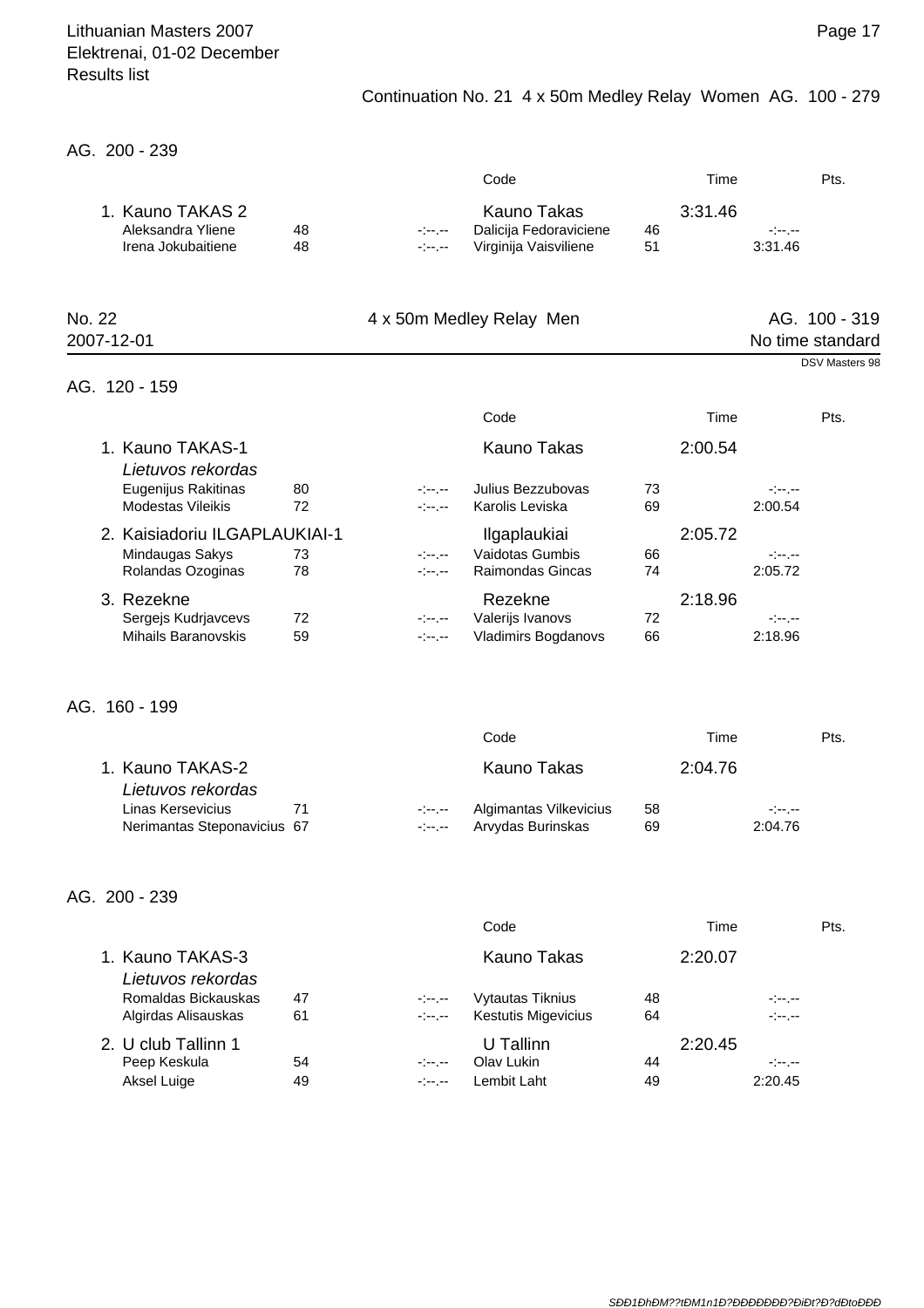| No. 23<br>2007-12-02                                        |          | 800m Freestyle Women               |                      | 25 - 74 years<br>No time standard |
|-------------------------------------------------------------|----------|------------------------------------|----------------------|-----------------------------------|
| 30 - 34 years                                               |          |                                    |                      | DSV Masters 98                    |
|                                                             | Yr       | Code                               | Time                 | Pts.                              |
| 1. Antra Roga                                               | 73       | Riga                               | 13:15.86             | 327                               |
| 40 - 44 years                                               |          |                                    |                      |                                   |
|                                                             | Yr       | Code                               | Time                 | Pts.                              |
| 1. Jolanta Duleviciene<br>2. Ilze Aigare                    | 67<br>65 | Kauno Takas<br>Riga Daugava        | 11:00.32<br>11:03.52 | 764<br>753                        |
| No. 24<br>2007-12-02                                        |          | 800m Freestyle Men                 |                      | 25 - 84 years<br>No time standard |
| 25 - 29 years                                               |          |                                    |                      | DSV Masters 98                    |
|                                                             | Yr       | Code                               | Time                 | Pts.                              |
| 1. Mihail Sudakov<br>2. Andrejus Belovas                    | 81<br>81 | Riga Daugava<br><b>Vilnius</b>     | 9:25.15<br>11:26.13  | 670<br>374                        |
| 40 - 44 years                                               |          |                                    |                      |                                   |
|                                                             | Yr       | Code                               | Time                 | Pts.                              |
| 1. Vilmantas Krasauskas                                     | 64       | Mar Amfibija                       | 10:35.65             | 579                               |
| 2. Aldis Abolins<br>3. Andrzej Twarowski                    | 66<br>65 | Riga Daugava<br><b>BSP Masters</b> | 11:23.00<br>13:46.64 | 466<br>263                        |
| 45 - 49 years                                               |          |                                    |                      |                                   |
|                                                             | Yr       | Code                               | Time                 | Pts.                              |
| 1. Edgar Ozolinsh<br>2. Audrius Kiauke<br>Lietuvos rekordas | 59<br>62 | Riga Daugava<br>Kauno Takas        | 11:02.36<br>13:53.91 | 530<br>265                        |
| 50 - 54 years                                               |          |                                    |                      |                                   |
|                                                             | Yr       | Code                               | Time                 | Pts.                              |
| 1. Aleksander Ossowski                                      | 53       | Z-L WOPR                           | 14:06.94             | 302                               |
| 55 - 59 years                                               |          |                                    |                      |                                   |
|                                                             | Yr       | Code                               | Time                 | Pts.                              |
| 1. Eugenijus Juodzevicius<br>Lietuvos rekordas              | 49       | <b>Klp Nendre</b>                  | 12:15.04             | 510                               |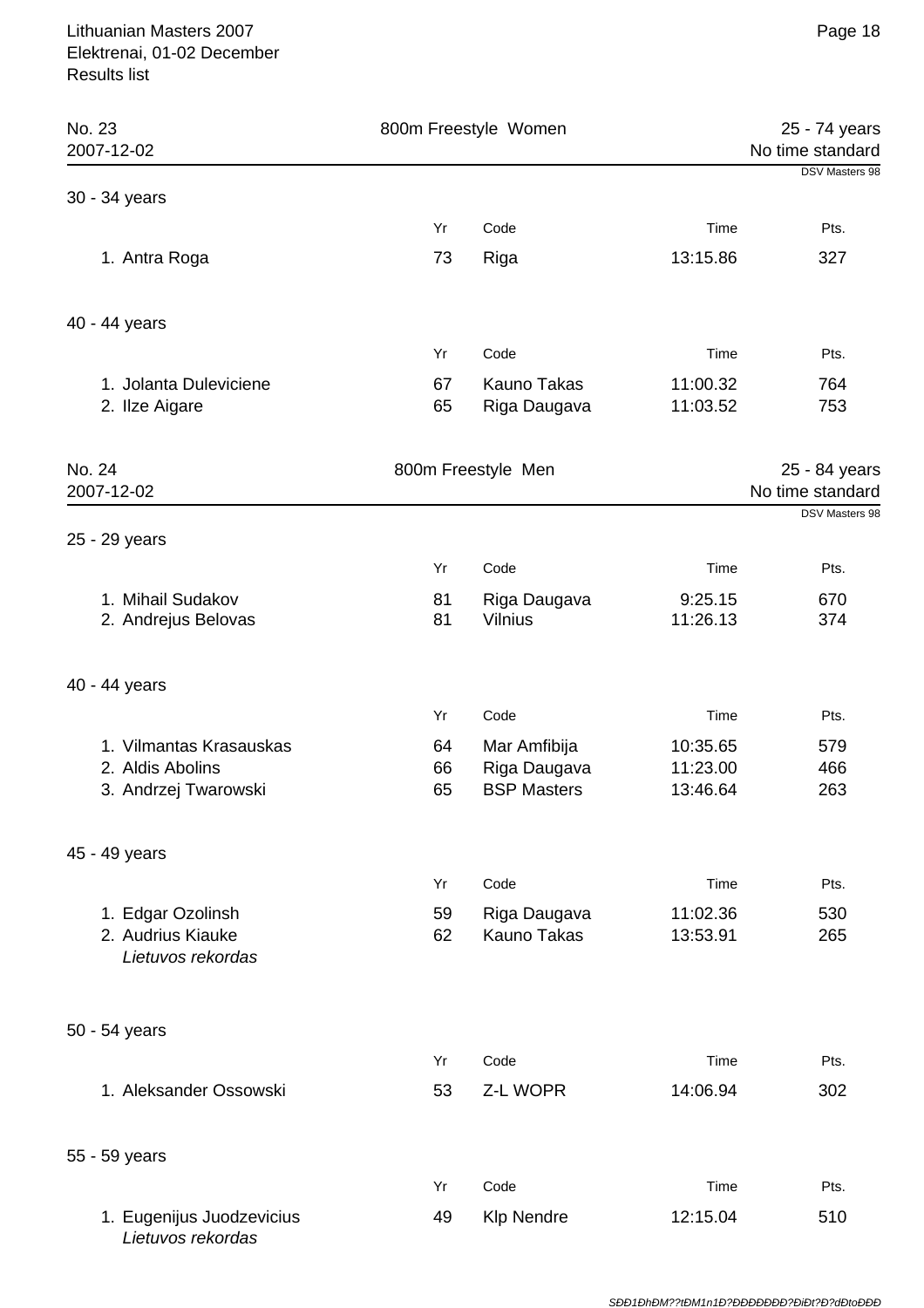Continuation No. 24 800m Freestyle Men 25 - 84 years

|                                             | Yr | Code                | Time     | Pts.                              |
|---------------------------------------------|----|---------------------|----------|-----------------------------------|
| 2. Antanas Guoga                            | 48 | <b>Kauno Takas</b>  | 14:30.67 | 307                               |
| 70 - 74 years                               |    |                     |          |                                   |
|                                             | Yr | Code                | Time     | Pts.                              |
| 1. Ryszard Sielski                          | 37 | <b>WMT Warsaw</b>   | 16:59.58 | 321                               |
| No. 25<br>2007-12-02                        |    | 50m Freestyle Women |          | 25 - 74 years<br>No time standard |
| 25 - 29 years                               |    |                     |          | <b>DSV Masters 98</b>             |
|                                             | Yr | Code                | Time     | Pts.                              |
| 1. Jolanta Zubova                           | 79 | Rezekne             | 30.01    | 699                               |
| 2. Sigita Vascilaite                        | 79 | <b>Kauno Takas</b>  | 33.41    | 506                               |
| 3. Dalia Verseckiene                        | 78 | <b>Kauno Kiras</b>  | 34.65    | 454                               |
| 30 - 34 years                               |    |                     |          |                                   |
|                                             | Yr | Code                | Time     | Pts.                              |
| 1. Antra Roga                               | 73 | Riga                | 32.56    | 536                               |
| 2. Renata Snitkuviene                       | 76 | <b>Kauno Takas</b>  | 35.01    | 431                               |
| 3. Ruta Zalenekaite                         | 74 | Ilgaplaukiai        | 37.89    | 340                               |
| 35 - 39 years                               |    |                     |          |                                   |
|                                             | Yr | Code                | Time     | Pts.                              |
| 1. Dita Kareckiene                          | 68 | Kauno Takas         | 29.20    | 716                               |
| 2. Neringa Banyte                           | 70 | <b>Vilnius</b>      | 37.88    | 328                               |
| 40 - 44 years                               |    |                     |          |                                   |
|                                             | Yr | Code                | Time     | Pts.                              |
| 1. Jolanta Duleviciene<br>Lietuvos rekordas | 67 | Kauno Takas         | 30.74    | 735                               |
| 2. Anzela Kovalenko                         | 66 | <b>Klp Nendre</b>   | 33.58    | 563                               |
| 3. Aiskute Buzelyte                         | 65 | Viln Poseidonas     | 34.05    | 540                               |
| 4. Rita Vaiciuliene                         | 63 | Kauno Takas         | 44.06    | 249                               |
| 45 - 49 years                               |    |                     |          |                                   |
|                                             | Yr | Code                | Time     | Pts.                              |
| 1. Svetlana Kampenusa                       | 62 | Valm AQUA           | 36.81    | 445                               |
| 2. Violeta Povilaitiene                     | 58 | Kauno Takas         | 47.92    | 201                               |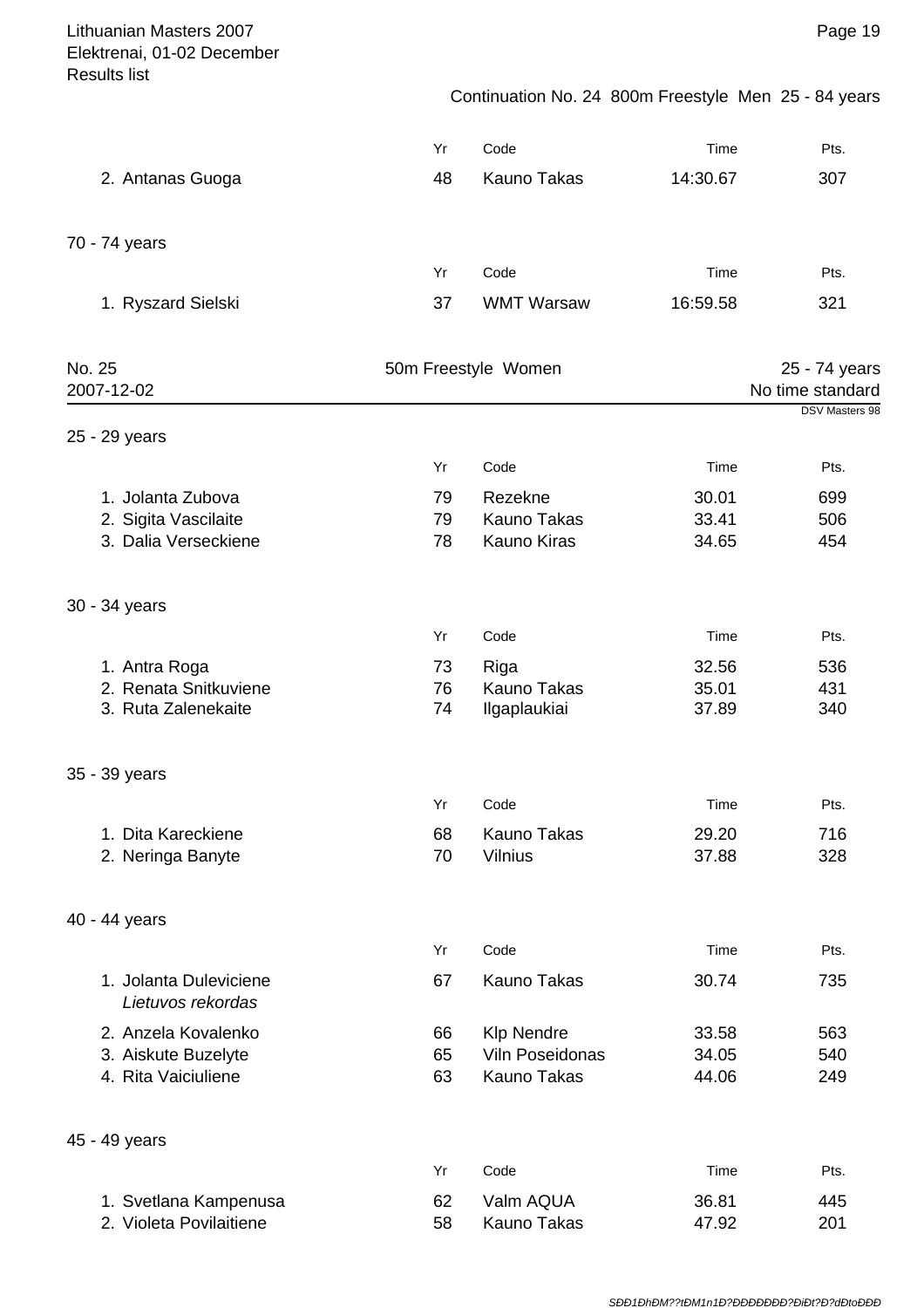| Lithuanian Masters 2007<br>Elektrenai, 01-02 December |          |                                                       |       | Page 20                            |
|-------------------------------------------------------|----------|-------------------------------------------------------|-------|------------------------------------|
| <b>Results list</b>                                   |          | Continuation No. 25 50m Freestyle Women 25 - 74 years |       |                                    |
| 50 - 54 years                                         |          |                                                       |       |                                    |
|                                                       | Yr       | Code                                                  | Time  | Pts.                               |
| 1. Rita Juoniene                                      | 57       | Kauno Takas                                           | 33.95 | 711                                |
| 55 - 59 years                                         |          |                                                       |       |                                    |
|                                                       | Yr       | Code                                                  | Time  | Pts.                               |
| DQ Beata Redlarska                                    | 52       | <b>Gdynia Masters</b>                                 |       |                                    |
| 60 - 64 years                                         |          |                                                       |       |                                    |
|                                                       | Yr       | Code                                                  | Time  | Pts.                               |
| 1. Dalicija Fedoraviciene                             | 46       | Kauno Takas                                           | 54.28 | 226                                |
| 65 - 69 years                                         |          |                                                       |       |                                    |
|                                                       | Yr       | Code                                                  | Time  | Pts.                               |
| 1. Aldona Vilkiene<br>Lietuvos rekordas               | 38       | Kauno Takas                                           | 47.20 | 379                                |
| No. 26                                                |          | 50m Freestyle Men                                     |       | 25 - 84 years                      |
| 2007-12-02                                            |          |                                                       |       | No time standard<br>DSV Masters 98 |
| 25 - 29 years                                         |          |                                                       |       |                                    |
|                                                       | Yr       | Code                                                  | Time  | Pts.                               |
| 1. Eugenijus Rakitinas                                | 80       | <b>Kauno Takas</b>                                    | 25.11 | 717                                |
| 2. Mindaugas Rukavicius                               | 80       | <b>Klp Nendre</b>                                     | 26.26 | 627                                |
| 3. Mantas Lazdynas<br>4. Gintaras Kuliesius           | 80<br>78 | <b>Kauno Takas</b><br>Kauno Takas                     | 26.76 | 593                                |
|                                                       |          |                                                       | 26.95 | 580                                |
| 30 - 34 years                                         |          |                                                       |       |                                    |
|                                                       | Yr       | Code                                                  | Time  | Pts.                               |
| 1. Mindaugas Bruzas                                   | 76       | <b>Klp Nendre</b>                                     | 25.82 | 690                                |
| 2. Raimondas Gincas                                   | 74       | Ilgaplaukiai                                          | 26.19 | 661                                |
| 3. Arunas Glaveckas                                   | 74       | Mar Amfibija                                          | 27.37 | 579                                |
| 4. Julius Bezzubovas                                  | 73       | Kauno Takas                                           | 27.43 | 576                                |
| 5. Kestutis Reklaitis                                 | 74       | Kauno Takas                                           | 27.95 | 544                                |

5. Kestutis Reklaitis **1988** 74 Kauno Takas 27.95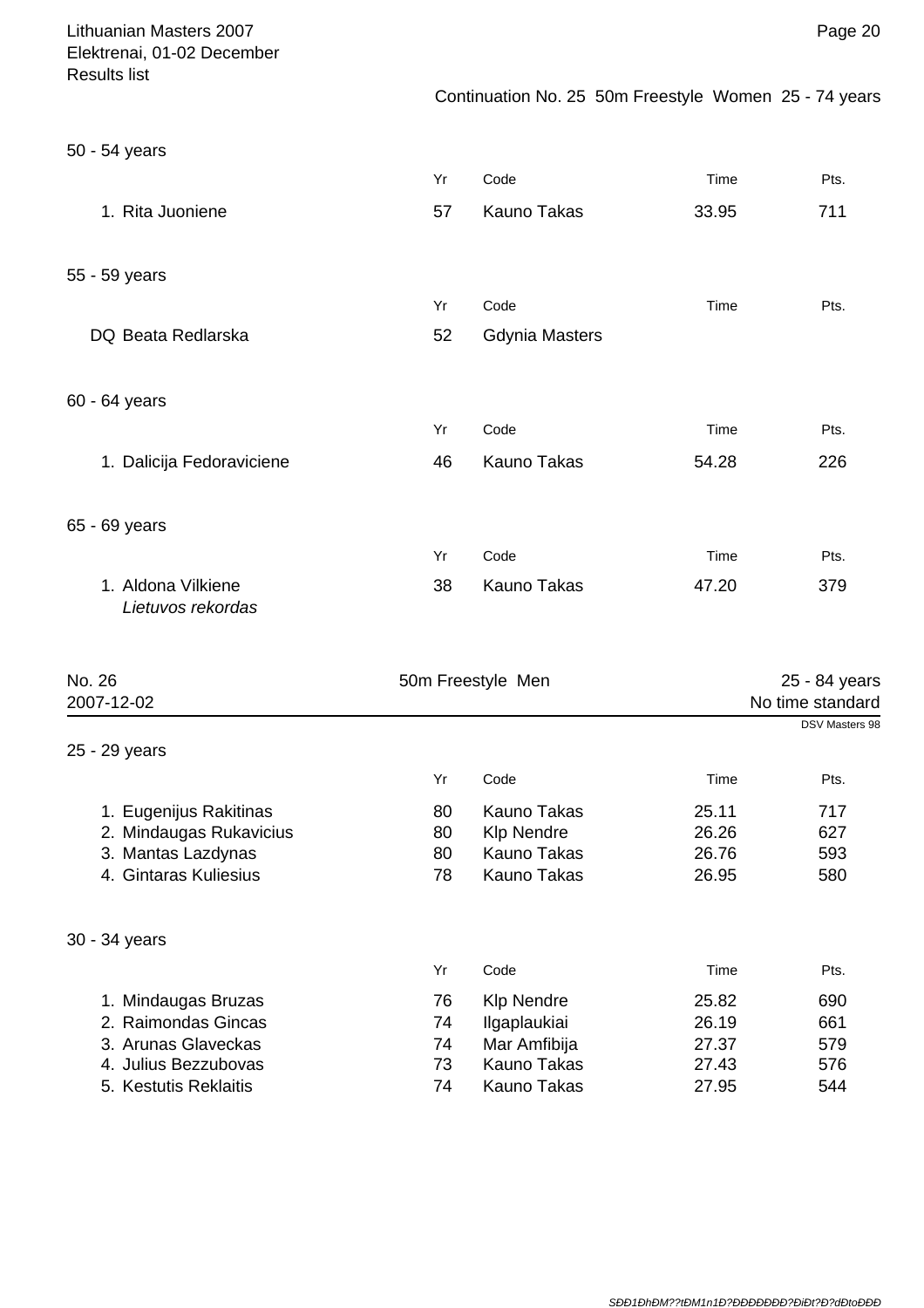#### 35 - 39 years

|                          | Yr | Code                | Time  | Pts. |
|--------------------------|----|---------------------|-------|------|
| 1. Irmantas Ilciukas     | 70 | Kaunas              | 26.67 | 711  |
| 2. Karolis Leviska       | 69 | Kauno Takas         | 27.28 | 664  |
| 3. Aleksandras Zamorskis | 71 | <b>Ilgaplaukiai</b> | 28.06 | 610  |
| 4. Arvydas Burinskas     | 69 | Kauno Takas         | 28.29 | 595  |
| 5. Evgeniy Novikov       | 69 | <b>Kal Pregel</b>   | 29.20 | 541  |
| 6. Tomas Samulevicius    | 68 | Kaunas              | 29.57 | 521  |
| 7. Valerijs Dubrovskis   | 72 | Rezekne             | 31.16 | 445  |
| 8. Nikolajs Krilovs      | 72 | Rezekne             | 31.17 | 445  |
| 9. Vitalijs Nena         | 69 | Rezekne             | 31.57 | 428  |

#### 40 - 44 years

|                        | Yr | Code               | Time  | Pts. |
|------------------------|----|--------------------|-------|------|
| 1. Victor Lyubavin     | 66 | Kal Pregel         | 27.13 | 729  |
| 2. Wojciech Zmiejko    | 63 | <b>BSP Masters</b> | 27.75 | 681  |
| 3. Vaidotas Gumbis     | 66 | Ilgaplaukiai       | 28.03 | 661  |
| 4. Ramunas Spokas      | 65 | Kauno Banginiai    | 28.83 | 608  |
| 5. Kestutis Migevicius | 64 | <b>Kauno Takas</b> | 29.00 | 597  |
| 6. Aldis Abolins       | 66 | Riga Daugava       | 29.02 | 596  |
| 7. Vladimirs Bogdanovs | 66 | Rezekne            | 32.50 | 424  |
| 8. Kestutis Bartkenas  | 66 | Sveikata           | 44.57 | 164  |

#### 45 - 49 years

|                         | Yr | Code                | Time  | Pts. |
|-------------------------|----|---------------------|-------|------|
| 1. Edgar Ozolinsh       | 59 | Riga Daugava        | 26.17 | 841  |
| 2. Rimantas Kizys       | 60 | Viln Poseidonas     | 28.86 | 627  |
| 3. Rimgaudas Jacevicius | 60 | Kauno Takas         | 31.11 | 500  |
| 4. Andrejs Maikovs      | 62 | Rezekne             | 33.08 | 416  |
| 5. Audrius Kiauke       | 62 | Kauno Takas         | 33.43 | 403  |
| 6. Evidijus Miknevicius | 59 | <b>Ilgaplaukiai</b> | 35.96 | 324  |
| 7. Vytautas Girnius     | 59 | Sveikata            | 40.97 | 219  |

## 50 - 54 years

|                            | Yr  | Code            | Time  | Pts. |
|----------------------------|-----|-----------------|-------|------|
| 1. Peep Keskula            | 54  | U Tallinn       | 27.99 | 776  |
| 2. Raimondas Frankas       | 55  | Ignalina        | 30.88 | 578  |
| 3. Sergejus Kolokolenkovas | 56. | Viln Poseidonas | 30.91 | 576  |
| 4. Raimonds Garenciks      | 55  | Triatlona       | 31.35 | 552  |

#### 55 - 59 years

|                | Yr | Code         | Time  | Pts. |
|----------------|----|--------------|-------|------|
| 1. Lembit Laht |    | 49 U Tallinn | 31.29 | 614  |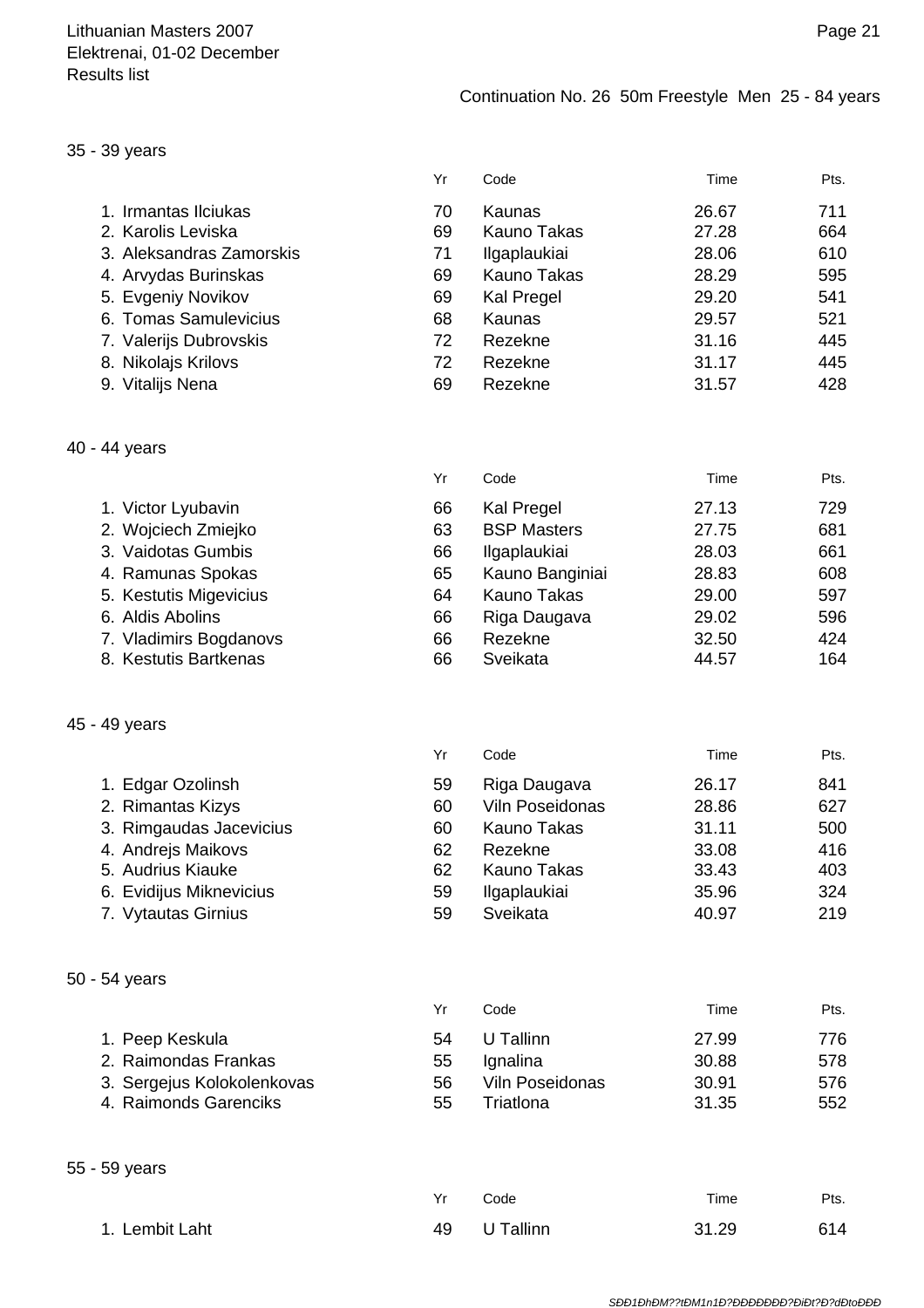Continuation No. 26 50m Freestyle Men 25 - 84 years

|                                                | Yr       | Code                       | Time           | Pts.             |
|------------------------------------------------|----------|----------------------------|----------------|------------------|
| 2. Vladimir Kristalnyj                         | 51       | <b>Kauno Takas</b>         | 32.20          | 564              |
| Lietuvos rekordas                              |          |                            |                |                  |
|                                                |          |                            |                |                  |
| 60 - 64 years                                  |          |                            |                |                  |
|                                                | Yr       | Code                       | Time           | Pts.             |
| 1. Zbigniew Maciejczyk                         | 47       | Z-L WOPR                   | 31.14          | 675              |
| 2. Olav Lukin                                  | 44       | U Tallinn                  | 31.41          | 658              |
| 3. Romaldas Bickauskas<br>4. Vytautas Svetikas | 47<br>45 | Kauno Takas<br>Kauno Takas | 33.29<br>34.95 | 552<br>477       |
|                                                |          |                            |                |                  |
| 75 - 79 years                                  |          |                            |                |                  |
|                                                | Yr       | Code                       | Time           | Pts.             |
| 1. Dionisij Belov                              | 29       | <b>Vilnius</b>             | 1:05.64        | 121              |
|                                                |          |                            |                |                  |
| 80 - 84 years                                  |          |                            |                |                  |
|                                                | Yr       | Code                       | Time           | Pts.             |
| 1. Vladas Vimbaras                             | 27       | Kauno Takas                | 47.91          | 395              |
| No. 27                                         |          | 100m Breaststroke Women    |                | 25 - 74 years    |
| 2007-12-02                                     |          |                            |                | No time standard |
|                                                |          |                            |                | DSV Masters 98   |
| 25 - 29 years                                  |          |                            |                |                  |
|                                                | Yr       | Code                       | Time           | Pts.             |
| 1. Renata Dinde                                | 78       | <b>Kauno Takas</b>         | 1:46.19        | 332              |
| Lietuvos rekordas                              |          |                            |                |                  |
|                                                |          |                            |                |                  |
| 35 - 39 years                                  | Yr       | Code                       | Time           | Pts.             |
| 1. Ausra Gardziuliene                          |          |                            |                |                  |
|                                                | 69       | <b>Klp Nendre</b>          | 1:35.49        | 497              |
| 40 - 44 years                                  |          |                            |                |                  |
|                                                | Yr       | Code                       | Time           | Pts.             |
| 1. Diana Galiauskiene                          | 67       | Elektrenai                 | 1:31.67        | 661              |
|                                                |          |                            |                |                  |
| 50 - 54 years                                  |          |                            |                |                  |
|                                                | Yr       | Code                       | Time           | Pts.             |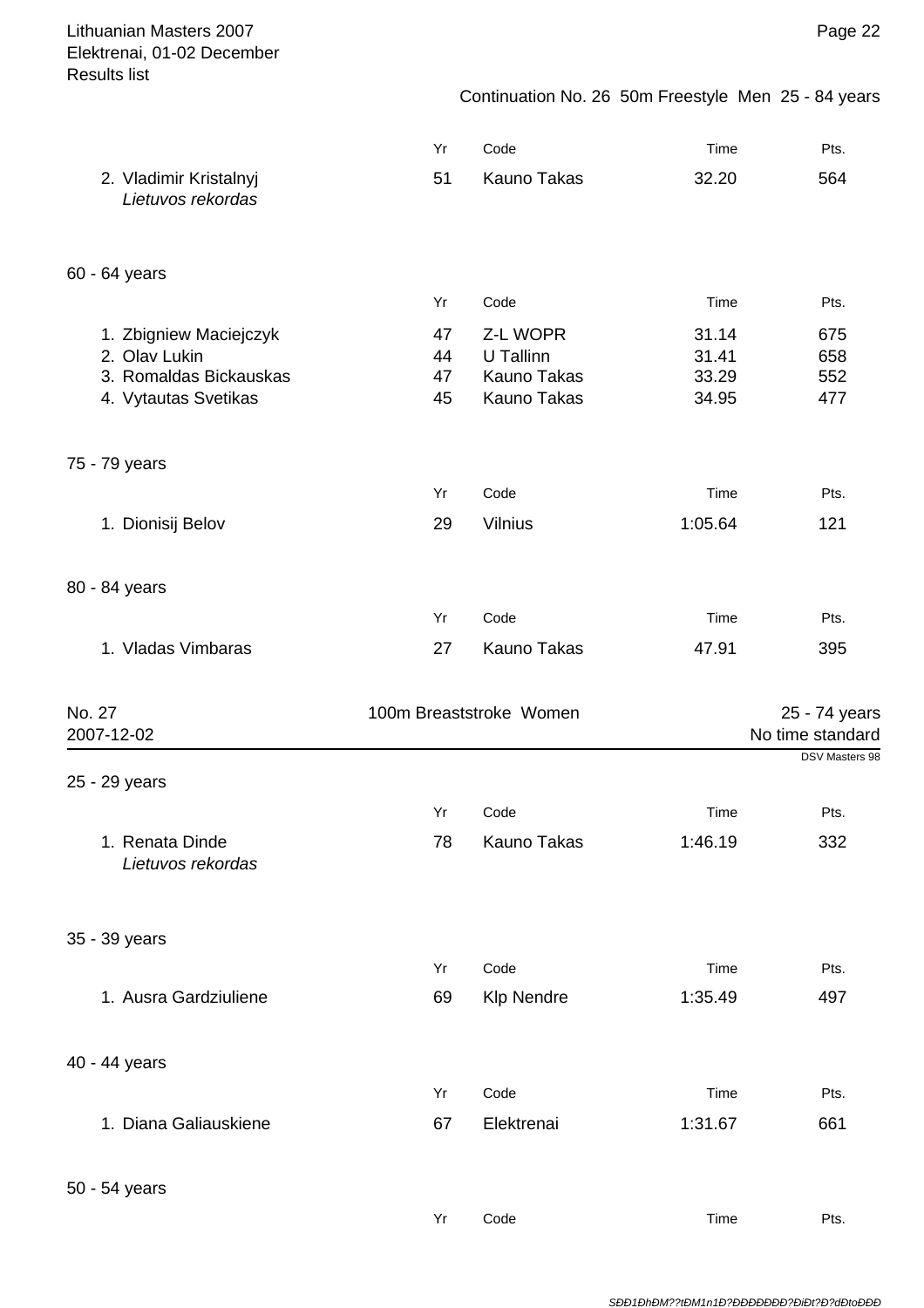| Lithuanian Masters 2007<br>Elektrenai, 01-02 December<br><b>Results list</b> |          |                                                           |                    | Page 23                                                    |
|------------------------------------------------------------------------------|----------|-----------------------------------------------------------|--------------------|------------------------------------------------------------|
|                                                                              |          | Continuation No. 27 100m Breaststroke Women 25 - 74 years |                    |                                                            |
|                                                                              | Yr       | Code                                                      | Time               | Pts.                                                       |
| 1. Rita Juoniene<br>Lietuvos rekordas                                        | 57       | <b>Kauno Takas</b>                                        | 1:31.72            | 816                                                        |
| 55 - 59 years                                                                |          |                                                           |                    |                                                            |
|                                                                              | Yr       | Code                                                      | Time               | Pts.                                                       |
| 1. Irena Jokubaitiene<br>Lietuvos rekordas                                   | 48       | <b>Kauno Takas</b>                                        | 1:56.54            | 400                                                        |
| 60 - 64 years                                                                |          |                                                           |                    |                                                            |
|                                                                              | Yr       | Code                                                      | Time               | Pts.                                                       |
| 1. Luiza Blaziene                                                            | 46       | Viln Poseidonas                                           | 1:53.64            | 532                                                        |
| No. 28<br>2007-12-02                                                         |          | 100m Breaststroke Men                                     |                    | 25 - 84 years<br>No time standard<br><b>DSV Masters 98</b> |
| 25 - 29 years                                                                |          |                                                           |                    |                                                            |
|                                                                              | Yr       | Code                                                      | Time               | Pts.                                                       |
| 1. Rolandas Ozoginas                                                         | 78       | Ilgaplaukiai                                              | 1:26.52            | 390                                                        |
| 30 - 34 years                                                                |          |                                                           |                    |                                                            |
|                                                                              | Yr       | Code                                                      | Time               | Pts.                                                       |
| 1. Kestutis Reklaitis<br>2. Andris Barabiskins                               | 74<br>73 | <b>Kauno Takas</b><br>Rezekne                             | 1:28.64<br>1:28.85 | 380<br>377                                                 |
| 35 - 39 years                                                                |          |                                                           |                    |                                                            |
|                                                                              | Yr       | Code                                                      | Time               | Pts.                                                       |
| 1. Karolis Leviska                                                           | 69       | <b>Kauno Takas</b>                                        | 1:17.64            | 538                                                        |
| 2. Sergejs Kudrjavcevs                                                       | 72       | Rezekne                                                   | 1:25.60            | 402                                                        |
| 3. Arunas Kupciunas<br>4. Darius Slivikas                                    | 72<br>68 | Ilgaplaukiai                                              | 1:28.52<br>1:41.36 | 363<br>242                                                 |
| 5. Juozas Miliauskas                                                         | 68       | Ilgaplaukiai<br>Sveikata                                  | 1:43.57            | 227                                                        |
| 40 - 44 years                                                                |          |                                                           |                    |                                                            |
|                                                                              | Yr       | Code                                                      | Time               | Pts.                                                       |
| 1. Nerimantas Steponavicius                                                  | 67       | <b>Kauno Takas</b>                                        | 1:21.22            | 548                                                        |
| 2. Aleksei Terestsenkov                                                      | 63       | Parnu Uca                                                 | 1:25.09            | 477                                                        |
| 3. Aldis Abolins                                                             | 66       | Riga Daugava                                              | 1:28.23            | 428                                                        |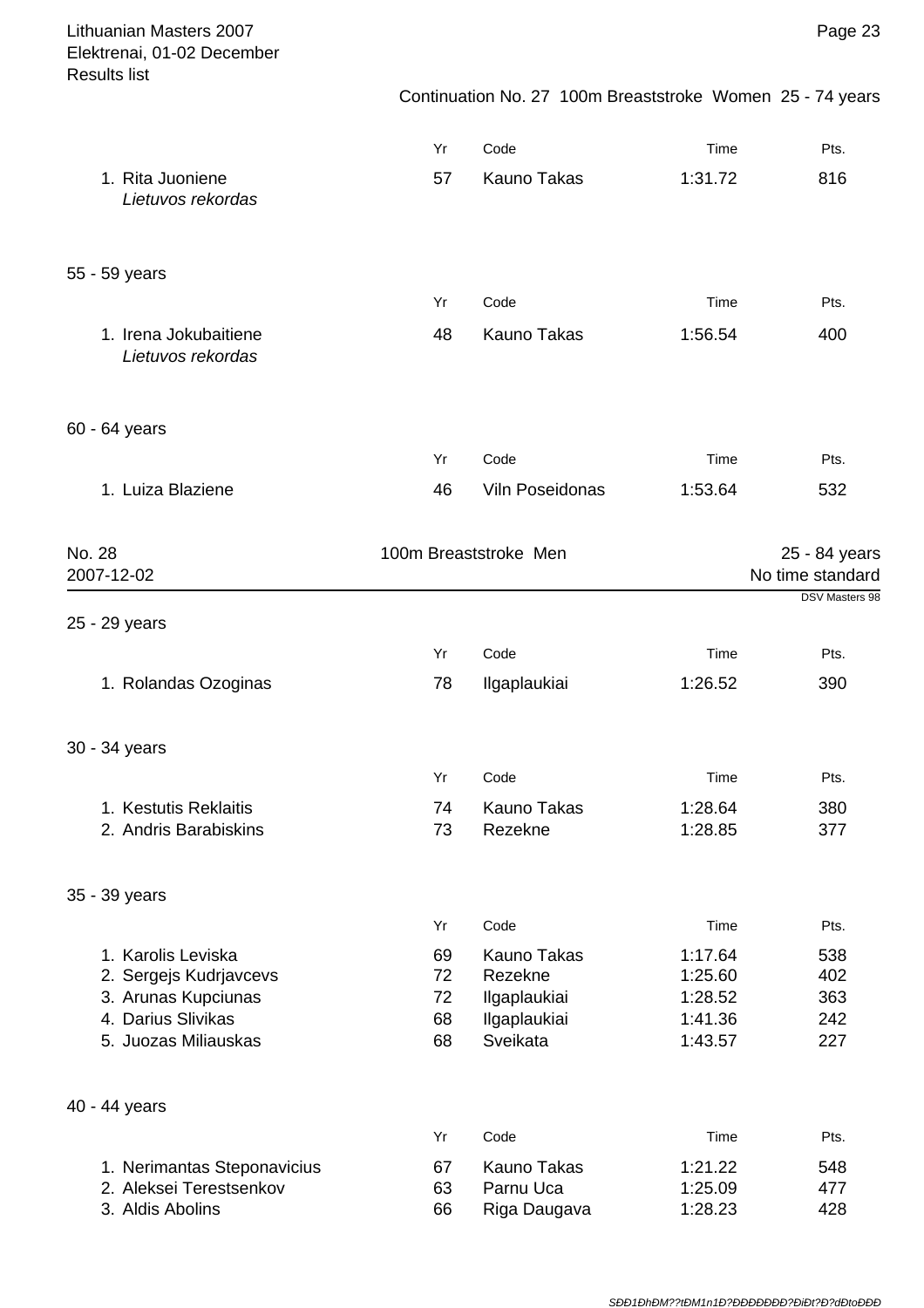45 - 49 years

|                        | Yr | Code                  | Time    | Pts.                  |
|------------------------|----|-----------------------|---------|-----------------------|
| 1. Algirdas Alisauskas | 61 | <b>Kauno Takas</b>    | 1:21.43 | 620                   |
| 2. Mihails Baranovskis | 59 | Rezekne               | 1:26.50 | 517                   |
| 3. Kestutis Bankauskas | 58 | Kauno Takas           | 1:35.70 | 382                   |
| 50 - 54 years          |    |                       |         |                       |
|                        | Yr | Code                  | Time    | Pts.                  |
| 1. Alexander Baticshev | 53 | Kal Pregel            | 1:19.02 | 694                   |
| 55 - 59 years          |    |                       |         |                       |
|                        | Yr | Code                  | Time    | Pts.                  |
| 1. Vladimir Kristalnyj | 51 | <b>Kauno Takas</b>    | 1:31.16 | 586                   |
|                        |    |                       |         |                       |
| 60 - 64 years          |    |                       |         |                       |
|                        | Yr | Code                  | Time    | Pts.                  |
| 1. Higo Molder         | 43 | U Tartu               | 1:48.62 | 396                   |
| 65 - 69 years          |    |                       |         |                       |
|                        | Yr | Code                  | Time    | Pts.                  |
| 1. Andrzej Skwarlo     | 39 | <b>Gdynia Masters</b> | 1:36.01 | 608                   |
| 70 - 74 years          |    |                       |         |                       |
|                        | Yr | Code                  | Time    | Pts.                  |
| 1. Ryszard Sielski     | 37 | <b>WMT Warsaw</b>     | 2:02.98 | 365                   |
| No. 29                 |    | 100m Backstroke Women |         | 25 - 74 years         |
| 2007-12-02             |    |                       |         | No time standard      |
| 25 - 29 years          |    |                       |         | <b>DSV Masters 98</b> |
|                        | Yr | Code                  | Time    | Pts.                  |
| 1. Jurate Sarkauskaite | 79 | Kauno Takas           | 1:23.96 | 453                   |
| 30 - 34 years          |    |                       |         |                       |
|                        | Yr | Code                  | Time    | Pts.                  |
| 1. Antra Roga          | 73 | Riga                  | 1:24.23 | 437                   |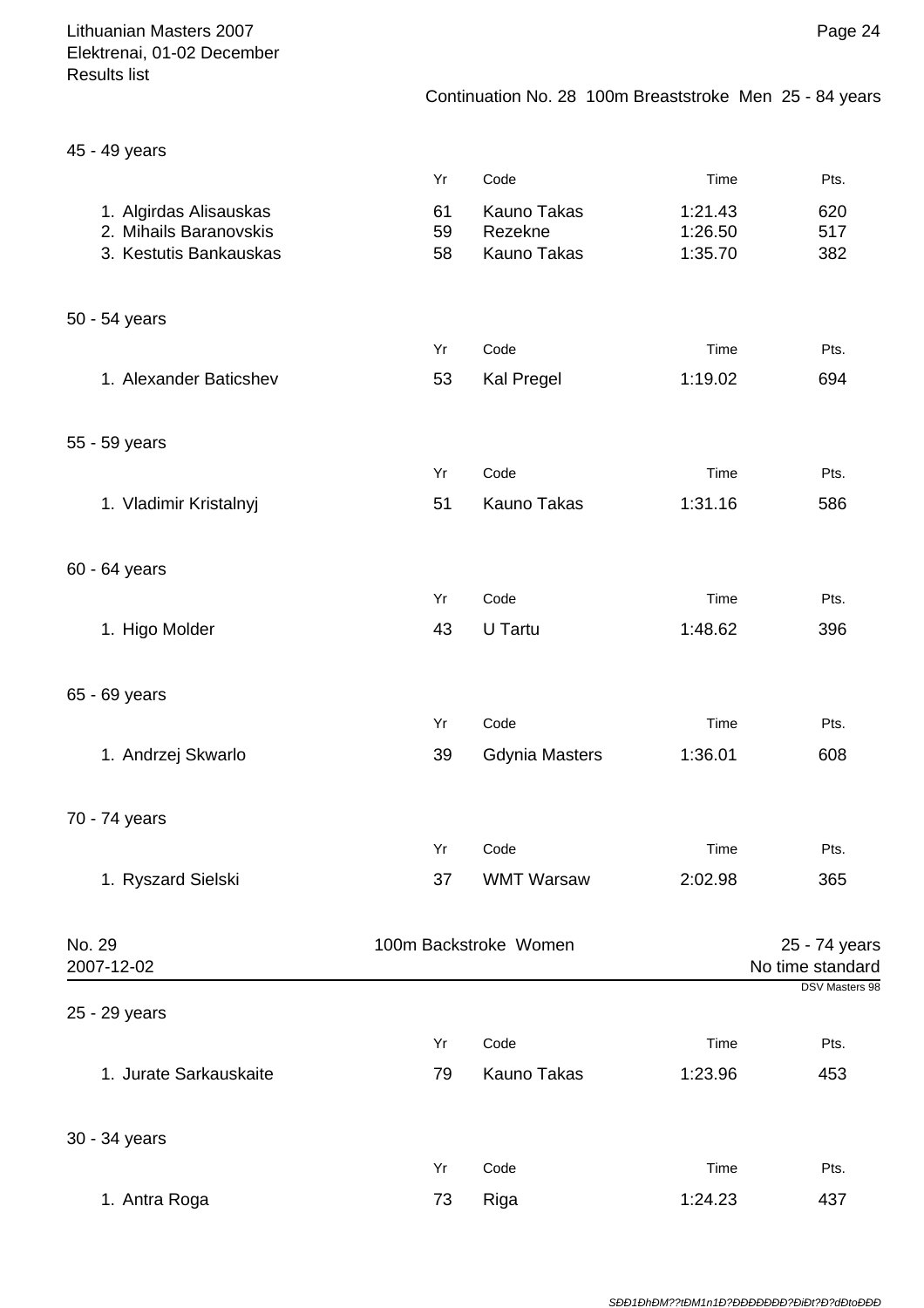| Lithuanian Masters 2007<br>Elektrenai, 01-02 December<br><b>Results list</b> |          |                                                         |                    | Page 25                           |
|------------------------------------------------------------------------------|----------|---------------------------------------------------------|--------------------|-----------------------------------|
|                                                                              |          | Continuation No. 29 100m Backstroke Women 25 - 74 years |                    |                                   |
| 40 - 44 years                                                                |          |                                                         |                    |                                   |
|                                                                              | Yr       | Code                                                    | Time               | Pts.                              |
| 1. Ilze Aigare                                                               | 65       | Riga Daugava                                            | 1:20.89            | 660                               |
| 65 - 69 years                                                                |          |                                                         |                    |                                   |
|                                                                              | Yr       | Code                                                    | Time               | Pts.                              |
| 1. Alina Wieczorkiewicz                                                      | 40       | <b>PSP Plonsk</b>                                       | 2:40.20            | 179                               |
| No. 30<br>2007-12-02                                                         |          | 100m Backstroke Men                                     |                    | 25 - 84 years<br>No time standard |
| 25 - 29 years                                                                |          |                                                         |                    | DSV Masters 98                    |
|                                                                              | Yr       | Code                                                    | Time               | Pts.                              |
| 1. Eugenijus Rakitinas<br>Lietuvos rekordas                                  | 80       | Kauno Takas                                             | 1:06.13            | 569                               |
| 30 - 34 years                                                                |          |                                                         |                    |                                   |
|                                                                              | Yr       | Code                                                    | Time               | Pts.                              |
| 1. Mindaugas Sakys                                                           | 73       | Ilgaplaukiai                                            | 1:13.45            | 463                               |
| 35 - 39 years                                                                |          |                                                         |                    |                                   |
|                                                                              | Yr       | Code                                                    | Time               | Pts.                              |
| 1. Linas Kersevicius<br>2. Tomas Samulevicius                                | 71<br>68 | <b>Kauno Takas</b><br>Kaunas                            | 1:09.45<br>1:21.79 | 590<br>361                        |
| 40 - 44 years                                                                |          |                                                         |                    |                                   |
|                                                                              | Yr       | Code                                                    | Time               | Pts.                              |
| 1. Andrzej Twarowski                                                         | 65       | <b>BSP Masters</b>                                      | 1:24.00            | 425                               |
| 45 - 49 years                                                                |          |                                                         |                    |                                   |
|                                                                              | Yr       | Code                                                    | Time               | Pts.                              |
| 1. Gediminas Senfeldas                                                       | 59       | Mar Amfibija                                            | 1:26.82            | 418                               |
| 50 - 54 years                                                                |          |                                                         |                    |                                   |
|                                                                              | Yr       | Code                                                    | Time               | Pts.                              |
| 1. Aleksander Ossowski                                                       | 53       | Z-L WOPR                                                | 1:31.42            | 345                               |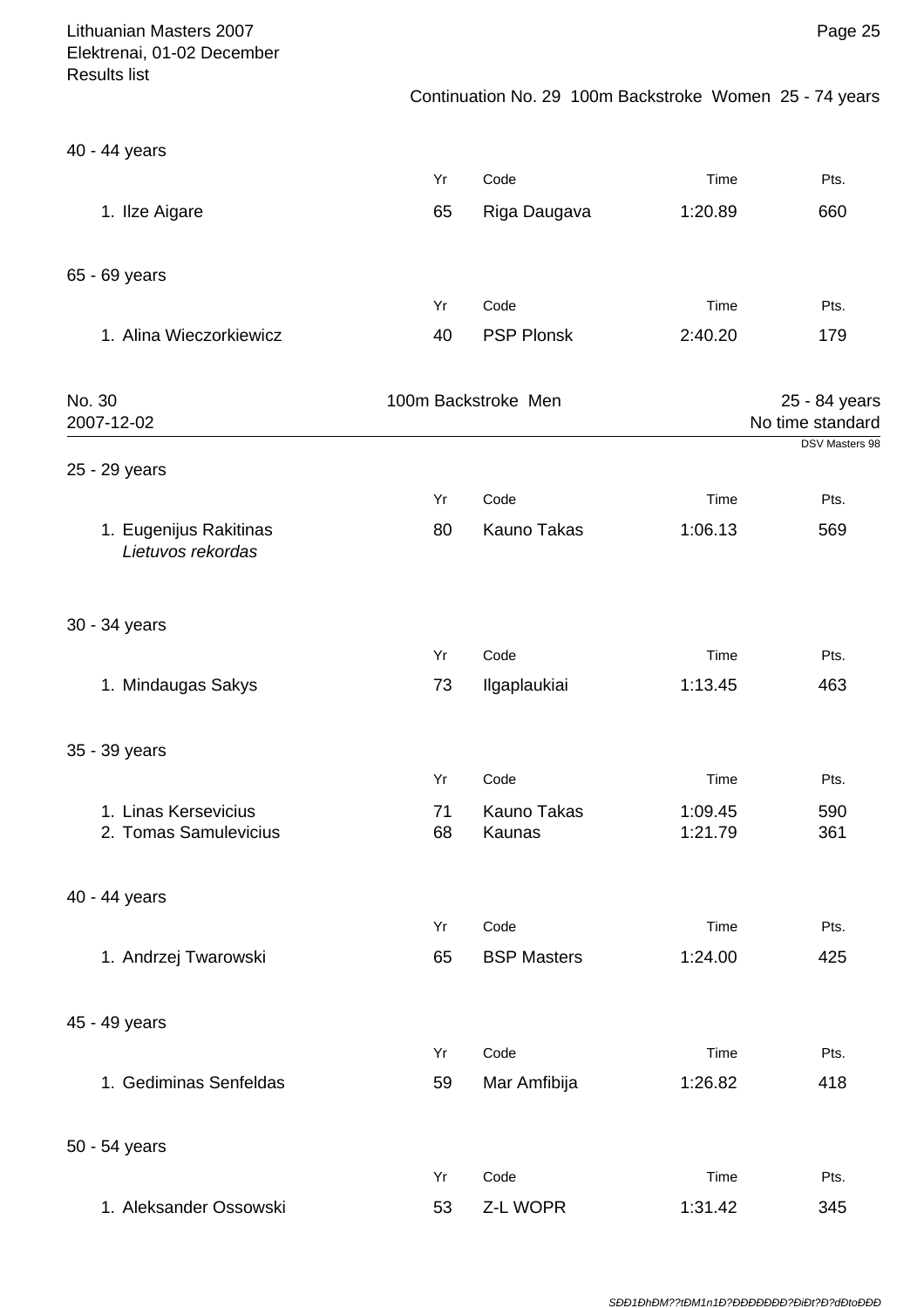Continuation No. 30 100m Backstroke Men 25 - 84 years

70 - 74 years

|                                             | Yr | Code                  | Time    | Pts.                              |
|---------------------------------------------|----|-----------------------|---------|-----------------------------------|
| 1. Ryszard Sielski                          | 37 | <b>WMT Warsaw</b>     | 2:03.97 | 286                               |
| No. 31<br>2007-12-02                        |    | 50m Butterfly Women   |         | 25 - 74 years<br>No time standard |
| 25 - 29 years                               |    |                       |         | DSV Masters 98                    |
|                                             | Yr | Code                  | Time    | Pts.                              |
| 1. Renata Dinde                             | 78 | <b>Kauno Takas</b>    | 40.92   | 344                               |
| 35 - 39 years                               |    |                       |         |                                   |
|                                             | Yr | Code                  | Time    | Pts.                              |
| 1. Dita Kareckiene                          | 68 | Kauno Takas           | 31.72   | 835                               |
| 2. Rasa Mazutaitiene                        | 69 | Kauno Takas           | 35.60   | 590                               |
| 3. Justyna Stobnicka                        | 69 | Chesnay               | 46.23   | 269                               |
| 40 - 44 years                               |    |                       |         |                                   |
|                                             | Yr | Code                  | Time    | Pts.                              |
| 1. Jolanta Duleviciene<br>Lietuvos rekordas | 67 | <b>Kauno Takas</b>    | 33.65   | 721                               |
| 45 - 49 years                               |    |                       |         |                                   |
|                                             | Yr | Code                  | Time    | Pts.                              |
| 1. Nijole Macerinskiene                     | 58 | Kauno Takas           | 49.11   | 239                               |
| 60 - 64 years                               |    |                       |         |                                   |
|                                             | Yr | Code                  | Time    | Pts.                              |
| 1. Stefania Majewska                        | 44 | <b>Gdynia Masters</b> | 1:02.99 | 220                               |
| 65 - 69 years                               |    |                       |         |                                   |
|                                             | Yr | Code                  | Time    | Pts.                              |
| 1. Alina Wieczorkiewicz                     | 40 | <b>PSP Plonsk</b>     | 1:38.01 | 60                                |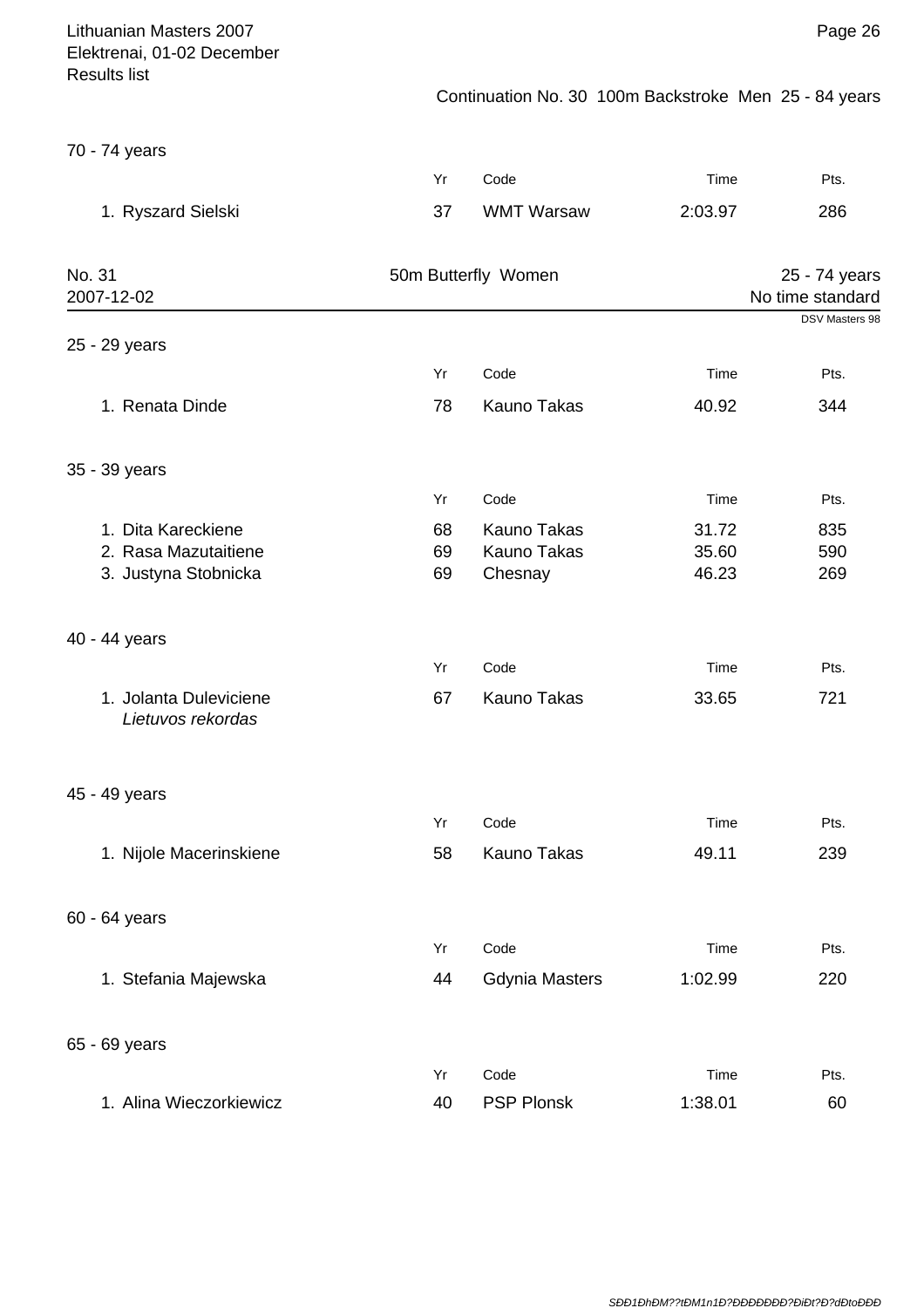| No. 32<br>2007-12-02                     | 50m Butterfly Men |                    |       | 25 - 84 years<br>No time standard |  |  |
|------------------------------------------|-------------------|--------------------|-------|-----------------------------------|--|--|
| 25 - 29 years                            |                   |                    |       | DSV Masters 98                    |  |  |
|                                          | Yr                | Code               | Time  | Pts.                              |  |  |
| 1. Mindaugas Rukavicius                  | 80                | <b>Klp Nendre</b>  | 28.95 | 659                               |  |  |
| 2. Gintaras Kuliesius                    | 78                | <b>Kauno Takas</b> | 29.20 | 643                               |  |  |
| 3. Mantas Lazdynas                       | 80                | Kauno Takas        | 29.98 | 594                               |  |  |
| 30 - 34 years                            |                   |                    |       |                                   |  |  |
|                                          | Yr                | Code               | Time  | Pts.                              |  |  |
| 1. Mindaugas Bruzas<br>Lietuvos rekordas | 76                | <b>Klp Nendre</b>  | 26.99 | 800                               |  |  |
| 2. Jovirdas Linkauskas                   | 74                | <b>Klp Nendre</b>  | 29.54 | 610                               |  |  |
| 35 - 39 years                            |                   |                    |       |                                   |  |  |
|                                          | Yr                | Code               | Time  | Pts.                              |  |  |
| 1. Karolis Leviska                       | 69                | <b>Kauno Takas</b> | 28.98 | 713                               |  |  |
| 2. Irmantas Ilciukas                     | 70                | Kaunas             | 29.44 | 680                               |  |  |
| 3. Jurijus Mirosnikovas                  | 70                | Viln Poseidonas    | 30.23 | 628                               |  |  |
| 4. Arvydas Burinskas                     | 69                | Kauno Takas        | 30.92 | 587                               |  |  |
| 5. Valerijs Ivanovs                      | 72                | Rezekne            | 31.24 | 569                               |  |  |
| 6. Aleksandras Zamorskis                 | 71                | Ilgaplaukiai       | 32.58 | 502                               |  |  |
| 7. Evgeniy Novikov                       | 69                | <b>Kal Pregel</b>  | 35.67 | 382                               |  |  |
| 40 - 44 years                            |                   |                    |       |                                   |  |  |
|                                          | Yr                | Code               | Time  | Pts.                              |  |  |
| 1. Wojciech Zmiejko                      | 63                | <b>BSP Masters</b> | 29.47 | 715                               |  |  |
| 2. Vaidotas Gumbis                       | 66                | Ilgaplaukiai       | 30.08 | 672                               |  |  |
| 3. Victor Lyubavin                       | 66                | Kal Pregel         | 30.29 | 658                               |  |  |
| 4. Darius Askinis                        | 65                | <b>Vilnius</b>     | 31.18 | 603                               |  |  |
| 45 - 49 years                            |                   |                    |       |                                   |  |  |
|                                          | Yr                | Code               | Time  | Pts.                              |  |  |
| 1. Algimantas Vilkevicius                | 58                | <b>Kauno Takas</b> | 28.99 | 815                               |  |  |
| 2. Viktor Komarov                        | 58                | Riga Daugava       | 31.45 | 638                               |  |  |
| 3. Mihails Baranovskis                   | 59                | Rezekne            | 31.92 | 610                               |  |  |
| 4. Robertas Zulpa                        | 60                | Viln Poseidonas    | 32.43 | 582                               |  |  |
| 5. Rimgaudas Jacevicius                  | 60                | Kauno Takas        | 32.70 | 568                               |  |  |
| 6. Evidijus Miknevicius                  | 59                | Ilgaplaukiai       | 43.14 | 247                               |  |  |
|                                          |                   |                    |       |                                   |  |  |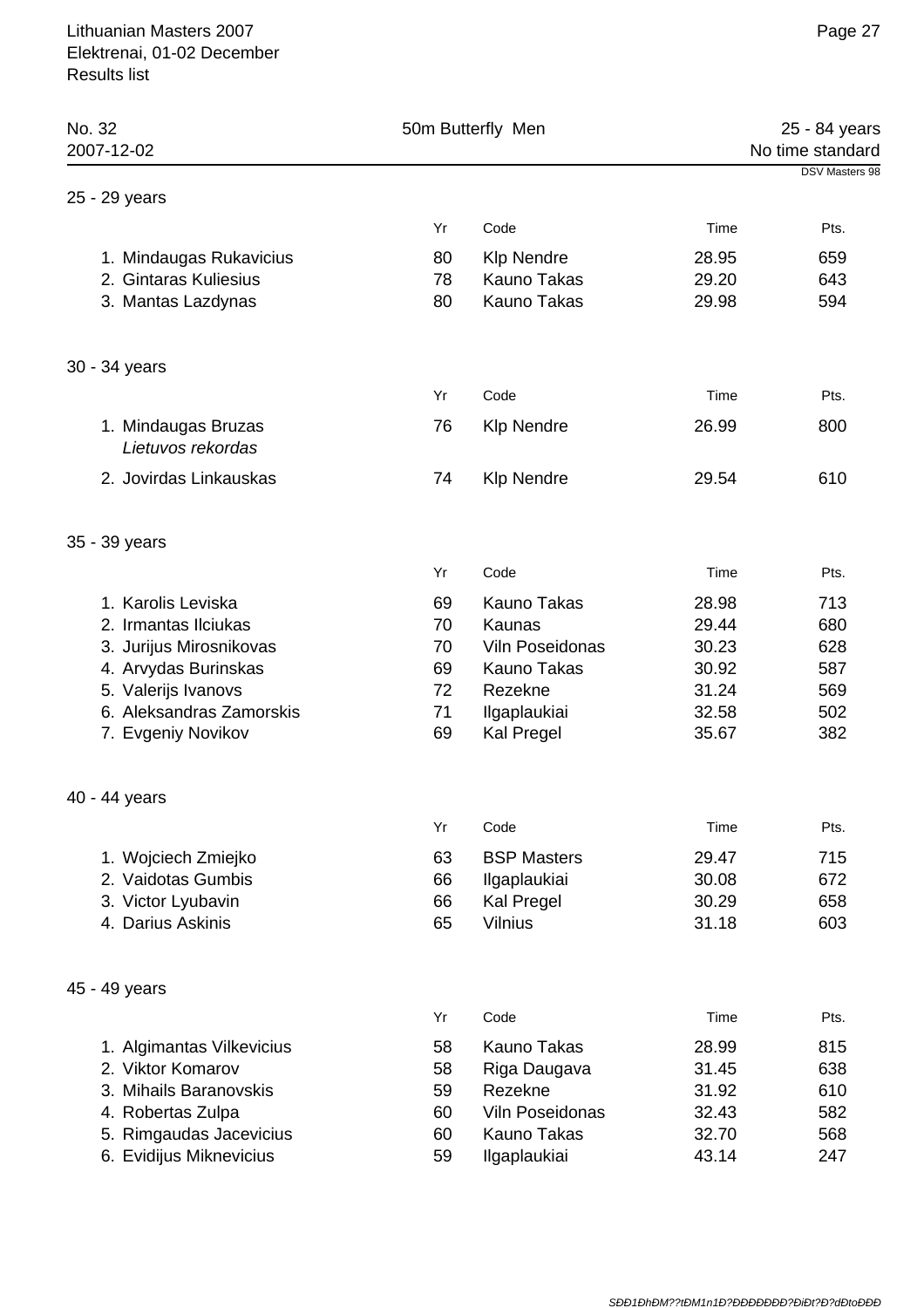| 50 - 54 years                                                         |                |                                          |                         |                                                                                                                                                                    |
|-----------------------------------------------------------------------|----------------|------------------------------------------|-------------------------|--------------------------------------------------------------------------------------------------------------------------------------------------------------------|
|                                                                       | Yr             | Code                                     | Time                    | Pts.                                                                                                                                                               |
| 1. Peep Keskula<br>2. Sergejus Kolokolenkovas<br>3. Raimondas Frankas | 54<br>56<br>55 | U Tallinn<br>Viln Poseidonas<br>Ignalina | 30.37<br>32.57<br>36.70 | 813<br>659<br>461                                                                                                                                                  |
| 55 - 59 years                                                         |                |                                          |                         |                                                                                                                                                                    |
|                                                                       | Yr             | Code                                     | Time                    | Pts.                                                                                                                                                               |
| 1. Lembit Laht                                                        | 49             | U Tallinn                                | 34.73                   | 588                                                                                                                                                                |
| 60 - 64 years                                                         |                |                                          |                         |                                                                                                                                                                    |
|                                                                       | Yr             | Code                                     | Time                    | Pts.                                                                                                                                                               |
| 1. Olav Lukin                                                         | 44             | U Tallinn                                | 34.59                   | 675                                                                                                                                                                |
| 2. Romaldas Bickauskas                                                | 47             | Kauno Takas                              | 35.45                   | 627                                                                                                                                                                |
| 3. Zbigniew Maciejczyk                                                | 47             | Z-L WOPR                                 | 35.49                   | 625                                                                                                                                                                |
| 65 - 69 years                                                         |                |                                          |                         |                                                                                                                                                                    |
|                                                                       | Yr             | Code                                     | Time                    | Pts.                                                                                                                                                               |
| 1. Pavelas Bezzubovas                                                 | 39             | <b>Kauno Takas</b>                       | 42.80                   | 413                                                                                                                                                                |
| No. 33                                                                |                | 4 x 50m Freestyle Relay Women            |                         | AG. 100 - 279                                                                                                                                                      |
| 2007-12-02                                                            |                |                                          |                         | No time standard<br>DSV Masters 98                                                                                                                                 |
| AG. 100 - 119                                                         |                |                                          |                         |                                                                                                                                                                    |
|                                                                       |                | Code                                     | Time                    | Pts.                                                                                                                                                               |
| 1. Kauno TAKAS-3<br>Lietuvos rekordas                                 |                | Kauno Takas                              | 2:16.67                 |                                                                                                                                                                    |
| Jurate Sarkauskaite<br>79                                             | المواردة       | Renata Dinde                             | 78                      | $\label{eq:3} \frac{1}{2} \left( \frac{1}{2} \left( \frac{1}{2} \right) + \frac{1}{2} \left( \frac{1}{2} \right) + \frac{1}{2} \left( \frac{1}{2} \right) \right)$ |
| Sigita Vascilaite<br>79                                               | مترجين         | Renata Snitkuviene                       | 76                      | 2:16.67                                                                                                                                                            |
| AG. 120 - 159                                                         |                |                                          |                         |                                                                                                                                                                    |
|                                                                       |                | Code                                     | Time                    | Pts.                                                                                                                                                               |
| 1. Latvija                                                            |                |                                          | 2:09.98                 |                                                                                                                                                                    |
| Jolanta Zubova<br>79<br>Svetlana Kampenusa<br>62                      | ringer.        | Antra Roga<br>Ilze Aigare                | 73<br>65                | $\sim 10^{11}$ , $\sim 10^{11}$<br>2:09.98                                                                                                                         |
|                                                                       | alan an        |                                          |                         |                                                                                                                                                                    |
| AG. 160 - 199                                                         |                |                                          |                         |                                                                                                                                                                    |

Code Time Pts.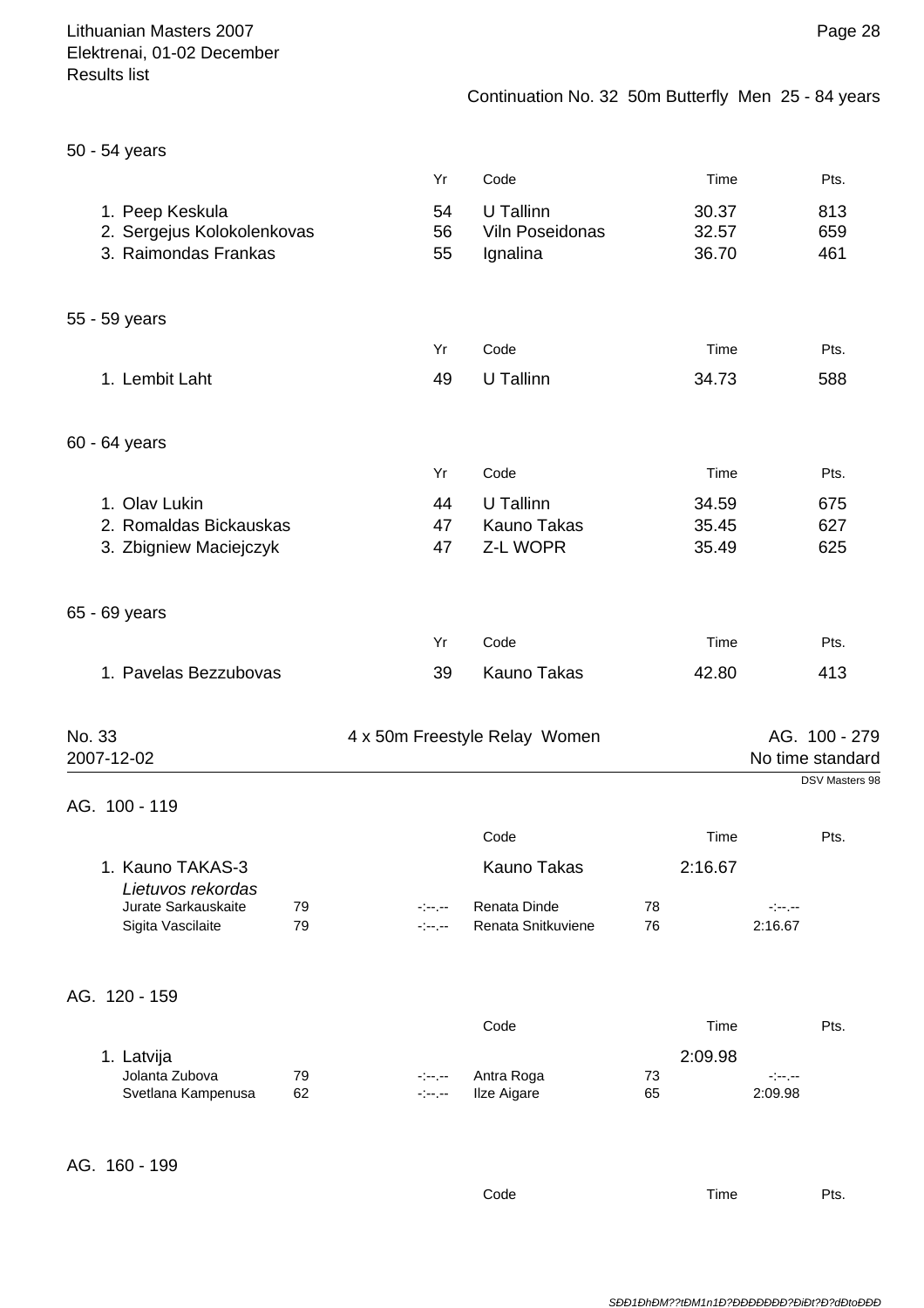# Continuation No. 33 4 x 50m Freestyle Relay Women AG. 100 - 279

|        |                                                                      |          |                                                                                                                                                                                                                                                                                                                                          | Code                                                       |          | Time    |                     | Pts.                              |
|--------|----------------------------------------------------------------------|----------|------------------------------------------------------------------------------------------------------------------------------------------------------------------------------------------------------------------------------------------------------------------------------------------------------------------------------------------|------------------------------------------------------------|----------|---------|---------------------|-----------------------------------|
|        | 1. Kauno TAKAS-1                                                     |          |                                                                                                                                                                                                                                                                                                                                          | <b>Kauno Takas</b>                                         |          | 2:20.56 |                     |                                   |
|        | Lietuvos rekordas<br>Dita Kareckiene<br>Rita Vaiciuliene             | 68<br>63 | المواردة<br>المواجزة                                                                                                                                                                                                                                                                                                                     | Rasa Mazutaitiene<br>Jolanta Duleviciene                   | 69<br>67 |         | atan jau<br>2:20.56 |                                   |
| No. 34 | 2007-12-02                                                           |          |                                                                                                                                                                                                                                                                                                                                          | 4 x 50m Freestyle Relay Men                                |          |         |                     | AG. 100 - 319<br>No time standard |
|        | AG. 100 - 119                                                        |          |                                                                                                                                                                                                                                                                                                                                          |                                                            |          |         |                     | DSV Masters 98                    |
|        |                                                                      |          |                                                                                                                                                                                                                                                                                                                                          | Code                                                       |          | Time    |                     | Pts.                              |
|        | 1. Kauno TAKAS<br>Lietuvos rekordas                                  |          |                                                                                                                                                                                                                                                                                                                                          | <b>Kauno Takas</b>                                         |          | 1:46.21 |                     |                                   |
|        | Eugenijus Rakitinas<br>Mantas Lazdynas                               | 80<br>80 | المواردة<br>معرضهم                                                                                                                                                                                                                                                                                                                       | <b>Gintaras Kuliesius</b><br>Julius Bezzubovas             | 78<br>73 |         | -1-1-<br>1:46.21    |                                   |
|        | AG. 120 - 159                                                        |          |                                                                                                                                                                                                                                                                                                                                          |                                                            |          |         |                     |                                   |
|        |                                                                      |          |                                                                                                                                                                                                                                                                                                                                          | Code                                                       |          | Time    |                     | Pts.                              |
|        | 1. Kaisiadoriu ILGAPLAUKIAI<br>Vaidotas Gumbis<br>Rolandas Ozoginas  | 66<br>78 | -1-1-<br>$\label{eq:2.1} \frac{1}{2} \left( \frac{1}{2} \left( \frac{1}{2} \right) + \frac{1}{2} \left( \frac{1}{2} \right) + \frac{1}{2} \left( \frac{1}{2} \right) \right)$                                                                                                                                                            | Ilgaplaukiai<br>Raimondas Gincas<br>Aleksandras Zamorskis  | 74<br>71 | 1:50.34 | معرضهم<br>1:50.34   |                                   |
|        | 2. Rezekne<br>Vladimirs Bogdanovs<br>Valerijs Dubrovskis             | 66<br>72 | $\label{eq:2} \frac{1}{2} \left( \frac{1}{2} \left( \frac{1}{2} \right) + \frac{1}{2} \left( \frac{1}{2} \right) + \frac{1}{2} \left( \frac{1}{2} \right) \right)$<br>$\label{eq:2} \frac{1}{2} \left( \frac{1}{2} \left( \frac{1}{2} \right) + \frac{1}{2} \left( \frac{1}{2} \right) + \frac{1}{2} \left( \frac{1}{2} \right) \right)$ | Rezekne<br>Valerijs Ivanovs<br>Sergejs Kudrjavcevs         | 72<br>72 | 2:02.54 | معرضة و<br>2:02.54  |                                   |
|        | AG. 160 - 199                                                        |          |                                                                                                                                                                                                                                                                                                                                          |                                                            |          |         |                     |                                   |
|        |                                                                      |          |                                                                                                                                                                                                                                                                                                                                          | Code                                                       |          | Time    |                     | Pts.                              |
|        | 1. Kauno TAKAS-2<br>Lietuvos rekordas                                |          |                                                                                                                                                                                                                                                                                                                                          | <b>Kauno Takas</b>                                         |          | 1:50.09 |                     |                                   |
|        | Linas Kersevicius<br>Nerimantas Steponavicius 67                     | 71       | -1-1-<br>معرضة                                                                                                                                                                                                                                                                                                                           | Algimantas Vilkevicius<br>Karolis Leviska                  | 58<br>69 |         | -1--1--<br>1:50.09  |                                   |
|        | 2. PSK POSEIDONAS<br>Sergejus Kolokolenkovas<br>Jurijus Mirosnikovas | 56<br>70 | -b-le<br>-1--1--                                                                                                                                                                                                                                                                                                                         | Viln Poseidonas<br>Robertas Zulpa<br><b>Rimantas Kizys</b> | 60<br>60 | 1:57.34 | -1--1--<br>1:57.34  |                                   |
|        | AG. 200 - 239                                                        |          |                                                                                                                                                                                                                                                                                                                                          |                                                            |          |         |                     |                                   |
|        |                                                                      |          |                                                                                                                                                                                                                                                                                                                                          | Code                                                       |          | Time    |                     | Pts.                              |
|        | 1. Estonia<br>Lembit Laht<br>Olav Lukin                              | 49<br>44 | -)--,--<br>-1--1--                                                                                                                                                                                                                                                                                                                       | Aleksei Terestsenkov<br>Peep Keskula                       | 63<br>54 | 2:01.76 | -1-1-<br>2:01.76    |                                   |

Code Time Pts.

SÐÐ1ÐhÐM??tÐM1n1Ð?ÐÐÐÐÐÐÐ?ÐiÐt?Ð?dÐtoÐÐÐ